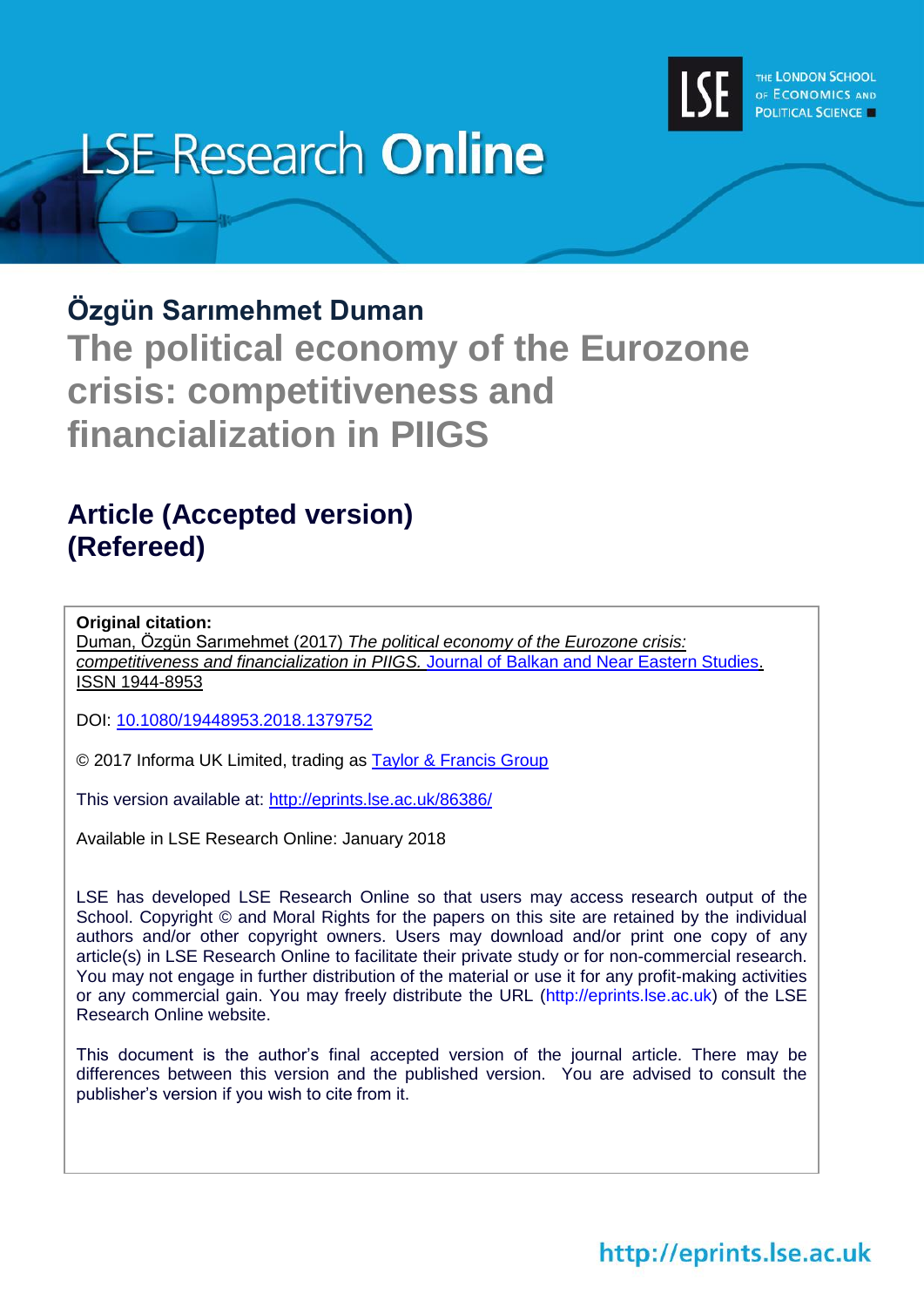## **The Political Economy of the Eurozone Crisis: Competitiveness and Financialisation in PIIGS**

Özgün Sarımehmet Duman

Hellenic Observatory, European Institute, London School of Economic and Political Science

**CONTACT** Özgün Sarımehmet Duman O.Duman@lse.ac.uk; ozgunduman@gmail.com

#### **ABSTRACT**

This paper analyses the fundamental reasons of the current global economic crisis in the Eurozone and PIIGS – Portugal, Italy, Ireland, Greece and Spain. It evaluates the tight economic integration within the Eurozone, and scrutinises the reasons for PIIGS to be more intensely exposed to the economic crisis. It focuses on the structure of the real economy and the financial market, and outlines the levels of competitiveness and financialisation across the Eurozone and PIIGS. The paper states that the reason of the economic crisis in PIIGS was not only (i) unregulated financialisation or over-financialisation, but also (ii) the economic and trade imbalance among the Eurozone members, (iii) the falling rates of profit in the real economy, and (iv) the failure of real profits to compensate financial profits.

**Keywords**: competitiveness; economic crisis; Eurozone; financialisation; financial market; PIIGS; real economy

#### **Introduction**

The current global economic crisis has been widely scrutinised and published from many different scholarly perspectives. Among these, a significant share supported the view that the fundamental reason of the economic crisis is the boom in the financial market.<sup>1</sup> However, in stark contrast to the hegemony of this viewpoint in the academic world, the real world politics have rather experienced long discussions on the implementation of recovery policies and labour market reforms in the real economy, much earlier and more comprehensive than the regulation procedures for financial markets.

1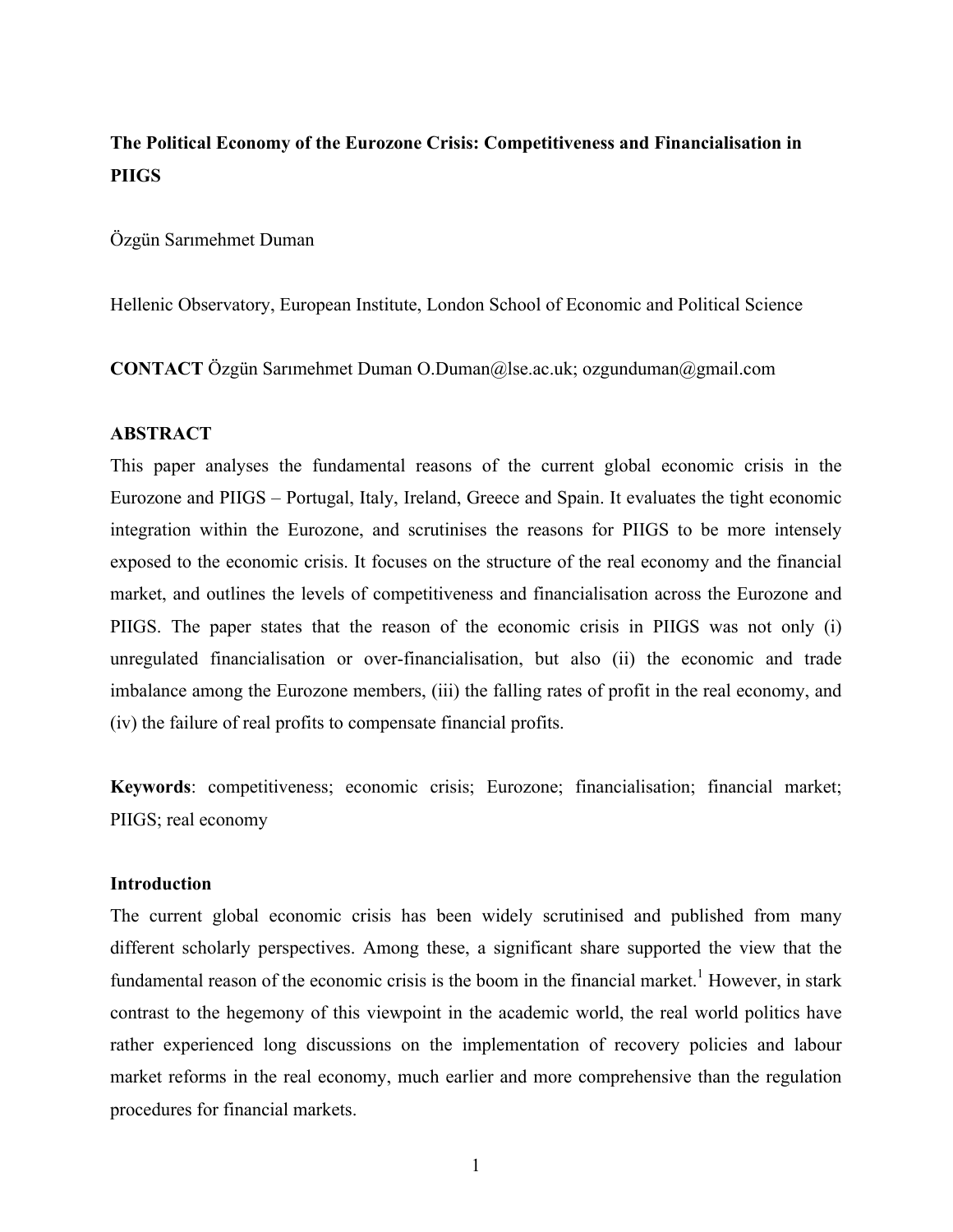Based on this dichotomy in the academic world and the real world, this paper aims to scrutinise the fundamental reasons of the economic crisis by comparatively analysing the structure of the real economy and the financial market in the Eurozone and PIIGS. It outlines the theoretical and empirical roots of the interrelation between the real economy and the financial market. It scrutinises the rate of profit in the real economy (*real profit*) and the rate of profit in the financial market (*fictitious profit*), and probes the origins of the imbalance between the two.

The paper examines the emergence of the current global economic crisis in the United States (US) and the reasons for it to be transmitted to other regions of the world. It reveals the grounds of the Eurozone economies for being strikingly influenced by the economic crisis. For this purpose, it analyses the institutions securing tight economic integration and competitiveness within the European Union (EU), and makes an inquiry into the uniqueness of PIIGS.

The paper compares the scope of the real economy and the financial market in the Eurozone and PIIGS, and assesses the growth of capital input and labour input, labour productivity, unit labour cost, public debt, current account balance, fiscal balance and financial transactions for providing a comprehensive overview of the European market. This broad analysis aims to reveal both the economic imbalance (in terms of trade and competitiveness) and the gap between the volumes of financial account balances within the Eurozone. In order to picture this imbalance within the Eurozone, PIIGS economies are compared with the strongest economy within the Eurozone, i.e. Germany, and also with the Euro Area 16/19 where data is available.

Based on this analytical enquiry, it states that the reason of the economic crisis in PIIGS was not only (i) unregulated financialisation or over-financialisation, but also (ii) the economic and trade imbalance among the Eurozone members, (iii) the falling rates of profit in the real economy, and hence, (iv) the failure of real profits to compensate financial profits.

#### **The Real Economy, the Financial Market and the Current Global Economic Crisis**

On its way to overcome the challenges faced in the analysis of the current global economic crisis, this paper highlights the importance of scrutinising the relationship between the real economy and the financial market.<sup>2</sup> To do this, the first vital move is to introduce 'a more integrated view of the relations between financial phenomena and the dynamics of production', which provides the tools for distinguishing the fundamental reasons from the triggering effects<sup>3</sup> and reaching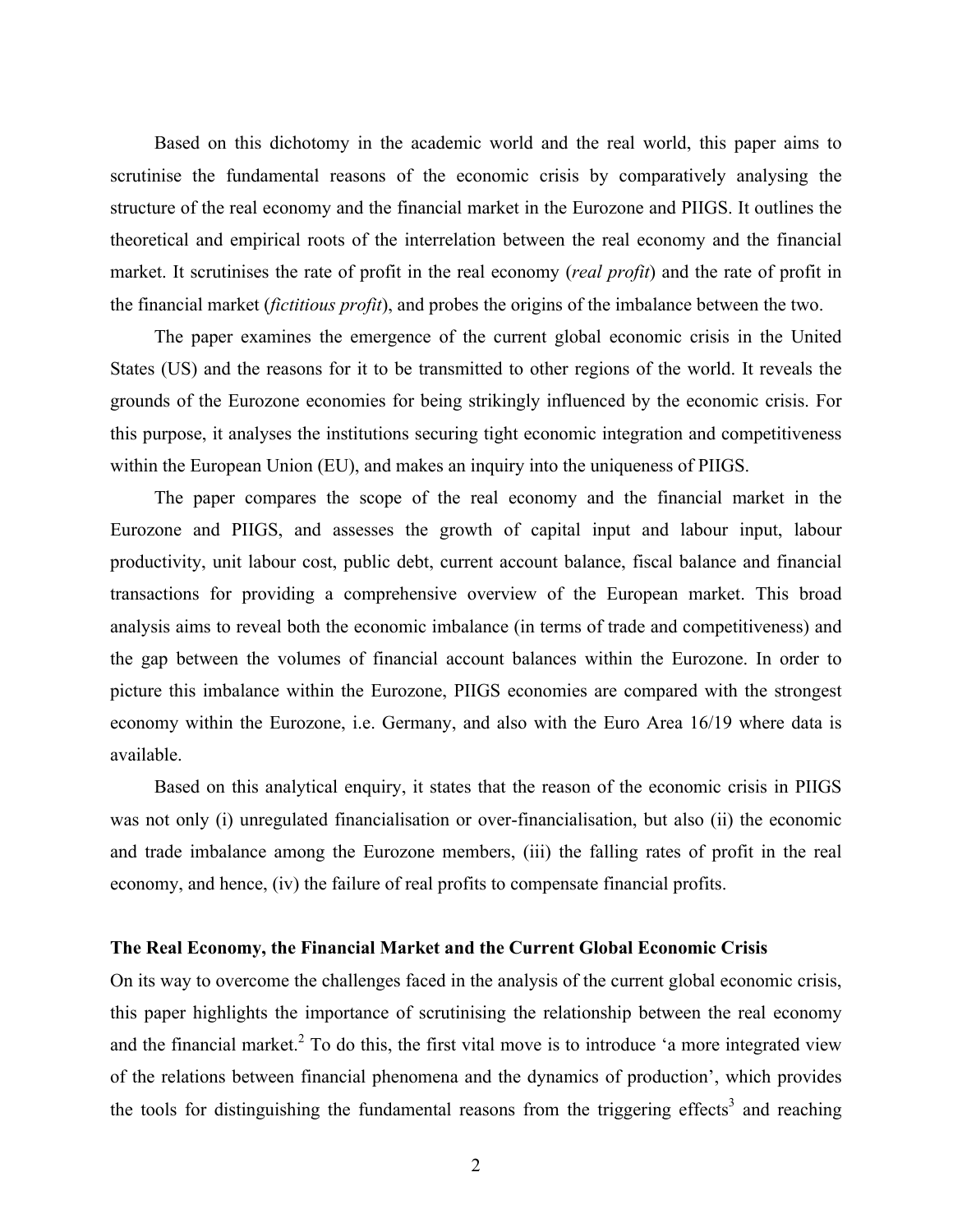some conclusions on the endemic and epidemic nature of economic crises in the capitalist mode of production.

#### *The Relation between the Real Economy and the Financial Market*

The capitalist economy is driven by the accumulation of surplus value at an increasing rate. To achieve this, there is a perpetual struggle for boosting competitiveness of the economy and increasing rate of profit. Relocating production to low-cost markets and intensifying exploitation of labour are two main strategies for increasing the competitiveness of the economy. As the relocation of production further boosts global competitiveness among markets, the pressure to implement more comprehensive mechanisms for increasing the rate of profit also grows. This ultimate aim of the capitalist mode of production is reached through labour market reforms, which mainly include deregulation and flexibilisation policies for creating an efficient, productive and profitable labour regime. Put plainly, labour market reforms are key mechanisms in securing the increasing rates of capital accumulation in the real economy.

However, despite the presence of various mechanisms that aim for "healthy" and "steady" functioning of the capitalist economy, history of capitalism proved that the capitalist mode of production has been cursed with economic crises. In political economy literature, Turan Subasat categorically identifies three approaches to economic crisis: structural, conjunctural and policyoriented.<sup>4</sup> Similarly, Stavros Mavroudeas classifies three alternative explanations to crisis: Marxist, radical and mainstream.<sup>5</sup> A comprehensive literature review reveals that all these approaches make a certain degree of contribution to the analysis of economic crises. The actual challenge, however, is to distinguish immediate causes of crisis and systemic underlying causes.<sup>6</sup>

The initial assertion of this article is that, as a central claim of Marxism, economic crisis is inherent to the capitalist mode of production.<sup>7</sup> Within this framework, the article perceives economic crises as a structural characteristic of the capitalist mode of production. Other approaches based on conjunctural factors and policies implemented may only play a role in explaining the triggering effects of crises. However, it is also important to highlight that there are a number of systemic explanations to economic crises in capitalism such as the tendency for the rate of profit to fall, profit squeeze, overproduction, underconsumption, disproportionality, overaccumulation and moral depreciation of capital, $\delta$  among which the article follows the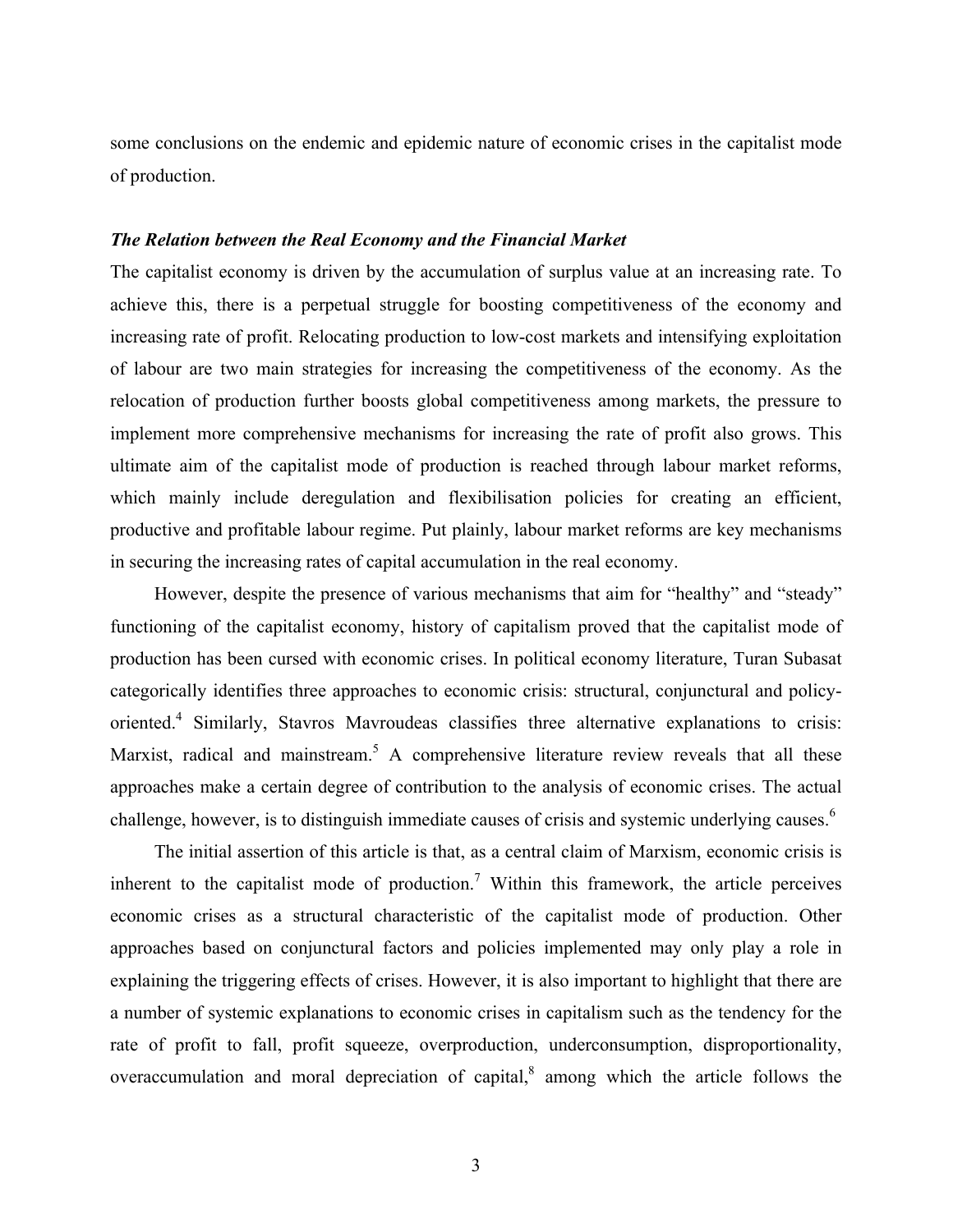footsteps of scholars appealing to the theory of the tendency for the rate of profit to fall as an underlying explanation.<sup>9</sup>

The capitalist production process suffers from the tendency for the rate of profit to fall based on the interrelationship between the rate of profit, the rate of exploitation and the organic composition of capital. The law of the tendency for the rate of profit to fall assumes a certain proportion between constant capital (machinery, etc.) and variable capital (labour), i.e. the organic composition of capital. The law states that capital invests more on constant capital but cannot suppress the cost of variable capital under a certain minimum level, and hence, the ratio between constant capital and variable capital (the organic composition of capital) deteriorates. The source of surplus value is variable capital, and any increase in the organic composition of capital creates an internal contradiction in the capitalist production process. The increase in the rate of organic composition of capital exceeding the increase in the rate of surplus value decreases the rate of profit in the long run.10 This fall in the rate of profit is not an *absolute* but a *relative* one, and labour market reforms as countervailing tendencies are impotent to completely reverse the tendency for the rate of profit to fall.<sup>11</sup>

However, in defiance of the criticism directed by David Harvey to some proponents of the tendency for the rate of profit to fall for overlooking the effects of financialisation (particularly in the case of the current economic crisis), $^{12}$  this article gives precise importance to the financial market, financial instruments and financialisation in the analysis of economic crisis. Financialisation is enlisted within conjunctural explanations in Subasat's categorisation and within radical explanations in Mavroudeas's categorisation of alternative explanations to crisis. Although the fluctuations in the financial market and the fictitious profit are not perceived as the underlying causes of economic crisis, these have played a crucial role in the way the current economic crisis first initiated and became effective. Based on this, there is a need to present a brief analysis of the financial market, with an insight into its relation to the real economy.

The financial market is mainly based on financial instruments and financial packages, which promise higher returns than the real economy, and hence turns the financial market into an area for speculative and risky activity.<sup>13</sup> Moreover, the financial market provides a fertile ground for unrestrained competition, and allows banks and other financial institutions to pursue 'whatever financial activity would bring the highest profits'.<sup>14</sup> Finance, in this respect, promotes extensive capital accumulation.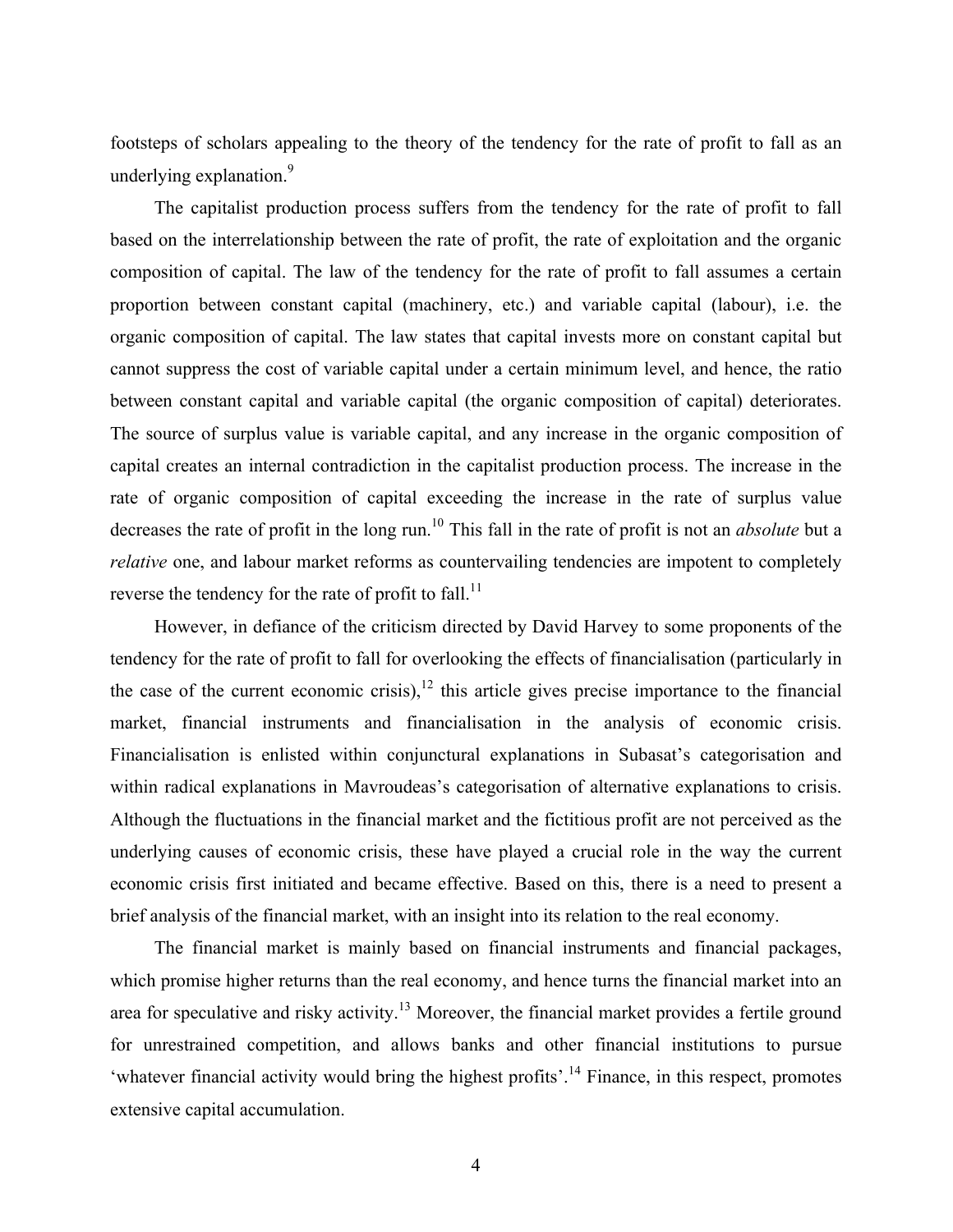The penetration and extension of finance is called financialisation. It represents an attack on traditional capitalist relations not only among capital holders but also between labour and capital. Financialisation is a process by which 'various forms of capital in exchange (including financial and other assets and markets)' expands in 'extent and diversity'.<sup>15</sup> It increases the mobility and velocity of capital, making it not only more profitable but also more fragile.

The growth in the value of financial wealth modifies 'the relations between productive capital and financial capital'.<sup>16</sup> Financialisation promotes new financial products such as hedge funds, repo and mortgage credits,  $17$  and turns into a prolific instrument to cope with the difficulties of the capitalist accumulation process. It manipulates higher amounts of capital via borrowing and lending mechanisms, which include serious risks in terms of repayment. Banks and financial institutions aim to protect themselves against no income-no job-no asset (NINJA) borrowers, and 'securitise mortgages with financial tools that [are] traded with customers and other banks and institutions'.18 Labour market reforms, on the other hand, contribute to the volume of the financial capital that worsening working conditions, downward pressure on wages, unemployment and reductions in public expenditure drive people into debt. These precautionary mechanisms further spread these risks throughout the financial market.<sup>19</sup> This, in turn, increases the size and circulation of financial products in the financial market in the form of credit.

Finance, however, is a sector where surplus value is not produced but only shared.<sup>20</sup> For a fully functioning and persistently enlarging stable financial market, there is a need for continual capital transfer from the real economy. Hence, due to the tight interconnectedness between the real economy and the financial market, chronic vulnerability of the productive market to economic crisis in general and the tendency of the rate of profit to fall in particular has striking consequences for the financial market. Any fall in the rate of profit affects the functioning of the financial market that it confines the amount of capital accumulation in the real economy and also downsizes the volume of capital transfer to the financial market. On the other side, any increase in the volume of capital accumulation in the financial market based on the expansion of financial products should have an equivalent in the real economy, i.e. a commensurate level of increase in the rate of profit.

In this respect, financial capital is principally *fictitious*, but the necessity for it to have an equivalent in the real economy stands *non-fictitious* (real). Financialisation and the functioning of the financial market can solely be comprehended by a scrutiny into its relationship to the real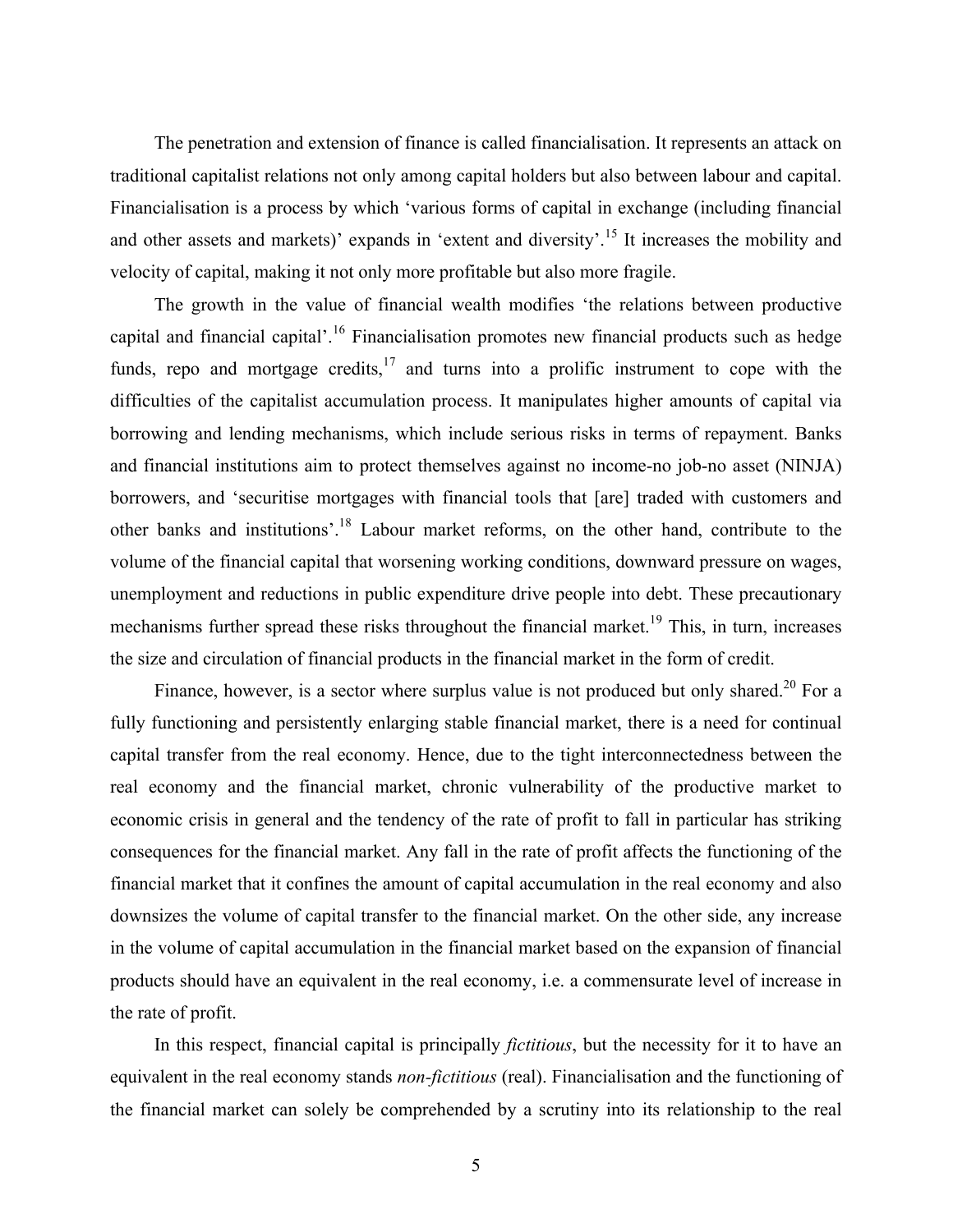accumulation of productive capital.<sup>21</sup> Therefore, the economic crisis might be triggered by the incidents in the financial market, but the main reason resides in the structural characteristics of the real economy.<sup>22</sup> This can also be evidenced by the implementation of restructuring mechanisms towards the productive market as the major instrument for battling the economic crisis.

Based on the analysis of the relationship between capital accumulation in the real economy and the financial market, the following sections will focus on the emergence of the current global economic crisis and its reflections in the Eurozone and PIIGS. The main purpose will be reemphasising one of the key highlights in Gökay and Whitman's argument - the current crisis is a structural one as it is both real economy and financial economy crisis,  $2^3$  but from a rather different point spotlighting the gap between the volumes of real profit in the productive market and of fictitious profit in the financial market.<sup>24</sup> An analysis of the economic crisis in the Eurozone and PIIGS would offer an opportunity to uncover 'the depths of the contradictions that have been at work in the entire process of capital accumulation'.<sup>25</sup>

#### *The Emergence of the Current Global Economic Crisis*

Changes in the structure of the real economy and of the financial market had striking repercussions on the imbalance between the real profit and the fictitious profit in a dialectical way. The financial market enlarged with tools such as credit, mortgage, social insurance funds, bonds and stock markets, and these tools brought higher returns of profit in comparison to the real economy. This speeded the flight of capital from the low-profit productive market to the high-profit financial market. Transfer of the real profit to the financial market further downsized the real economy.<sup>26</sup> This, in turn, resulted in capital to limit investments on constant capital, and helped to temporarily circumvent the tendency for the rate of profit to fall in the real economy. Production could not catch up with the levels of profitability in the financial market despite the implementation of comprehensive labour market reforms.<sup>27</sup> As the immense size of fictitious profit did not have an equivalent in real economy, the imbalance between the fictitious profit and the real profit further increased.

Figure 1 demonstrates the ratio of the growth of capital input to the growth of labour input in the period of 1995–2011 to shed light on the fluctuations in the organic composition of capital, and henceforth, in the rate of profit. According to the Figure, the ratio of the growth of capital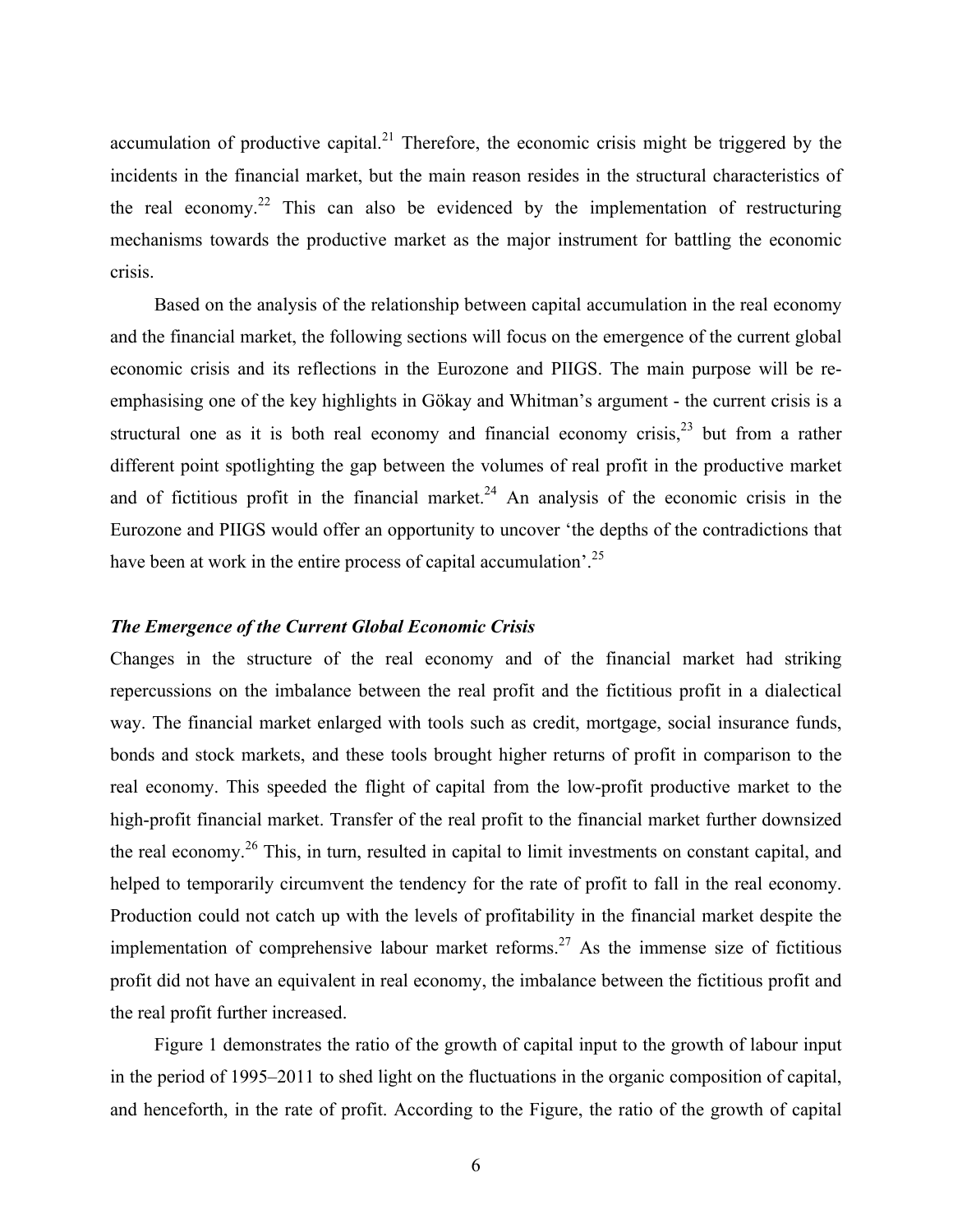input to the growth of labour input (the organic composition of capital) started to increase in Germany and Portugal, and remained steady in the US, the United Kingdom (UK), Ireland and Spain in 2005. It had a downward trend only in Italy. Based on this data, it would be plausible to argue that the organic composition of capital was either in rise or stable, and hence, the rate of profit was either in decline or stable before the emergence of the economic crisis. In other words, with the exception of Italy, all these economies met the current global economic crisis with relatively decreasing/stable levels of rate of profit. The relative drop in the organic composition of capital in the post–2009 period could be explained by the structural measures taken in the labour market.



**Figure 1** Growth of Capital Input/Growth of Labour Input (Organic composition of capital) Source: OECD, 'Growth of Capital Input/Growth of Labour Input (Organic composition of capital)', 2013 <www.oecd.org/industry/oecd-compendium-of-productivity-indicators.htm> (accessed 10 October 2016).

A comparison between the organic composition of capital in year 1995 and in year 2010 also demonstrates that the rate of profit in the mid–1990s was even higher than the rate of profit in the post–2009 period. Notwithstanding, it is crucial to note that this represents not an absolute but a relative decrease in real profits in the economy.

Whereas the rate of real profit decreased, the rate of fictitious profit continued to increase in developed capitalist economies. The rate of the financial sector profits to total profits escalated from 25 per cent in the 1980s to 40 per cent before the global economic crisis.<sup>28</sup> The rise in the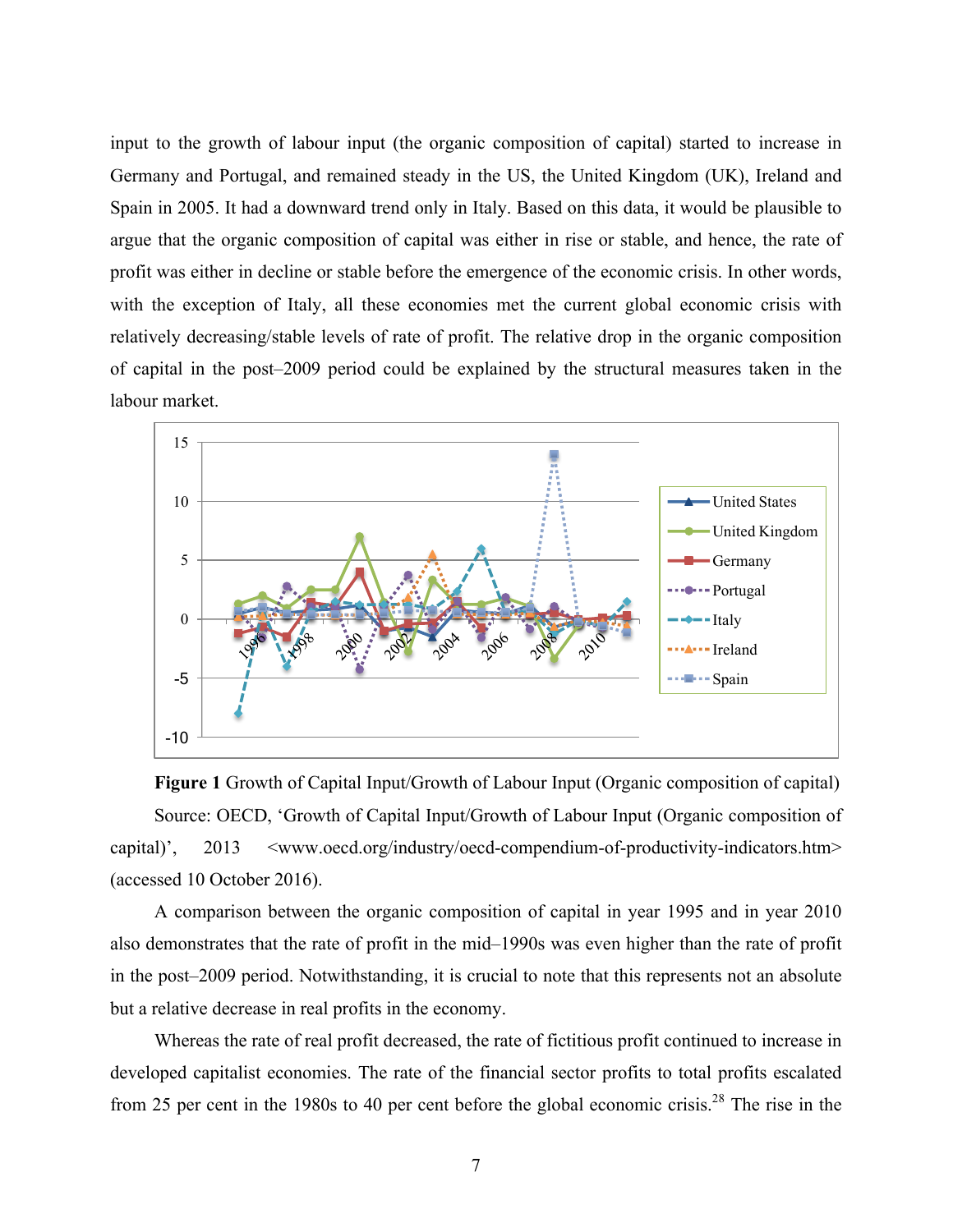volume of financial capital not only exceeded real profits but also expanded the investment opportunities at the productive market.<sup>29</sup> Financial capital holders aimed to lend more to receive higher returns, but productive capital holders did not have a corresponding need for investment.<sup>30</sup> This also created an imbalance in terms of the supply and demand relationship in the financial market and the real economy. Overaccumulation of fictitious capital further inflated the financial market.

The fictitious profits accumulated in the financial market could not be fully served to the service of the real economy for more investment on constant capital, but they were presented to the use of households, whose working and living conditions were worsened by labour market reform policies.<sup>31</sup> Fictitious profits were sold as commodities in the financial market. The need to put the excessive fictitious capital into use resulted in the broadening of lending mechanisms from credit-worthy workers qualified for prime mortgages to less credit-worthy workers qualified for subprime mortgages.<sup>32</sup> Household debt (as a percentage of disposable personal income) increased from 59 per cent in 1982 to 77.5 per cent in 1990, 91.1 per cent in 2000 and 128.8 per cent in 2007 in the US.<sup>33</sup> Trustworthiness of borrowers decreased, and this radically threatened the safety of the financial market.

The increase in housing prices and mortgage rates encouraged borrowers to buy new mortgages to pay the old ones, but start of the fall in housing prices threatened the lending regime that borrowers turned insolvent.<sup>34</sup> Mortgage sector was bankrupted, and this created a domino effect in the world financial market. Tighter integration of national financial markets, higher velocity of financial capital and inflow/outflow of fictitious profits led to the endemic and epidemic crises in national markets consecutively.

Therefore, the tight interconnectedness between the financial market and the real economy, and the imbalance between the real profit and the fictitious profit evidenced that the crisis began in the financial system, but was not generated there.<sup>35</sup> The financial boom *triggered* the crisis,<sup>36</sup> but its *fundamental reason* resided in the tendency for the rate of profit to fall in the real economy.<sup>37</sup>

Following the first signs of the economic crisis, the capitalist system responded efficiently. In the financial market, recovery policies included the rescue of 'a large number of systemically significant global financial institutions<sup>'38</sup> Capitalist states expropriated national banks, introduced credit and liquidity measures to the market, presented guarantees to household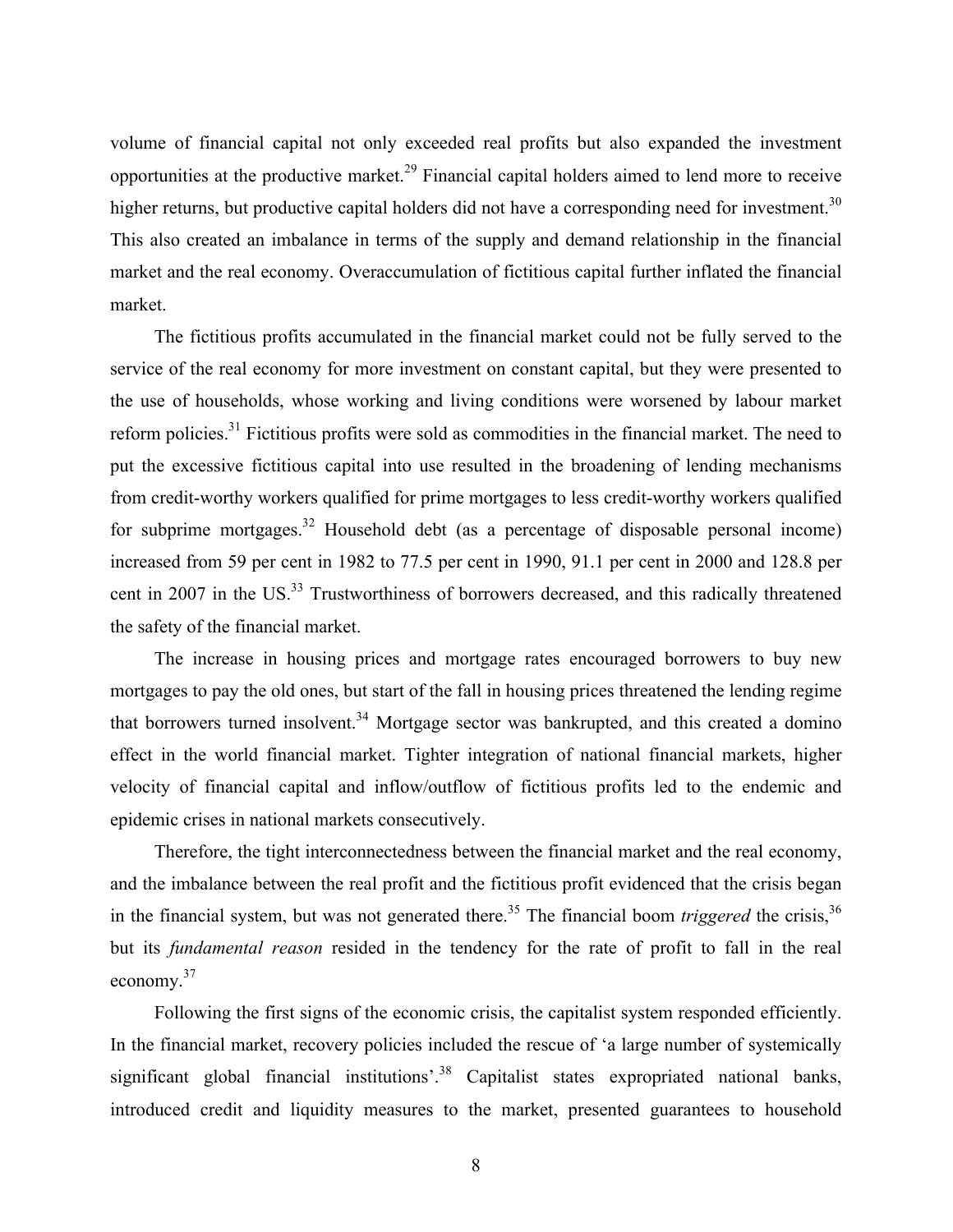investments, and announced production incentives and tax exemptions. Besides the measures taken in the financial markets, very comprehensive labour market reforms were introduced aiming further deregulation and flexibilisation.<sup>39</sup> This also demonstrated that the so-called financial crisis is not solely financial, but has roots in the crisis-prone nature of the capitalist mode of production.

The current global economic crisis has also posed a severe challenge for the EU, the member states and the Eurozone. Following the financial boom in the US, the Eurozone economies proved to be under threat, and implemented equally comprehensive recovery policies and austerity measures in the real economy and the financial market. The next section analyses the uniqueness of the Eurozone and the economies most intensely exposed to the crisis (PIIGS) by referring to tight economic integration, competitiveness and trade imbalance in the Eurozone.

#### **The Eurozone Crisis: Structural Deficiencies, Imbalances and Asymmetries**

The emergence of the US-originated economic crisis in the Eurozone has posed a major question. The increased global economic interdependence 'accelerated transmission of economic disturbances from the US to other countries of the world', and the European member states were the first ones under influence.<sup>40</sup> A 'collapse in the market of securities' followed the financial shock, and caused 'lower financial market capitalisation, a decline in financial liquidity, high losses of financial institutions'.<sup>41</sup> Credit squeeze initiated in the US market influenced the global market, and resulted in an absolute fall in GDP in the Eurozone economies.<sup>42</sup> To put it plainly, the current global economic crisis first emerged in a highly credit-based economy, i.e. the US, and then spread to the Eurozone and revealed its structural deficiencies, imbalances and asymmetries.

Vulnerability of the Eurozone economies to the current global economic crisis was vastly related with its tight economic integration entrenched by the SEM and the EMU, which 'acted as the cornerstones of the institutionalization of neoliberalism in the  $EU^4$ . The SEM mainly involved the removal of physical, technical and fiscal barriers to trade within the EU, reinforced market competition, which consecutively boosted the pressure on labour,<sup>44</sup> and influenced the competitive capacity of the European market in general. On the other hand, the harmonisation of national markets and better competition *within* the European market posed a threat for member states with different labour market structures, <sup>45</sup> and also fostered the competition *among* the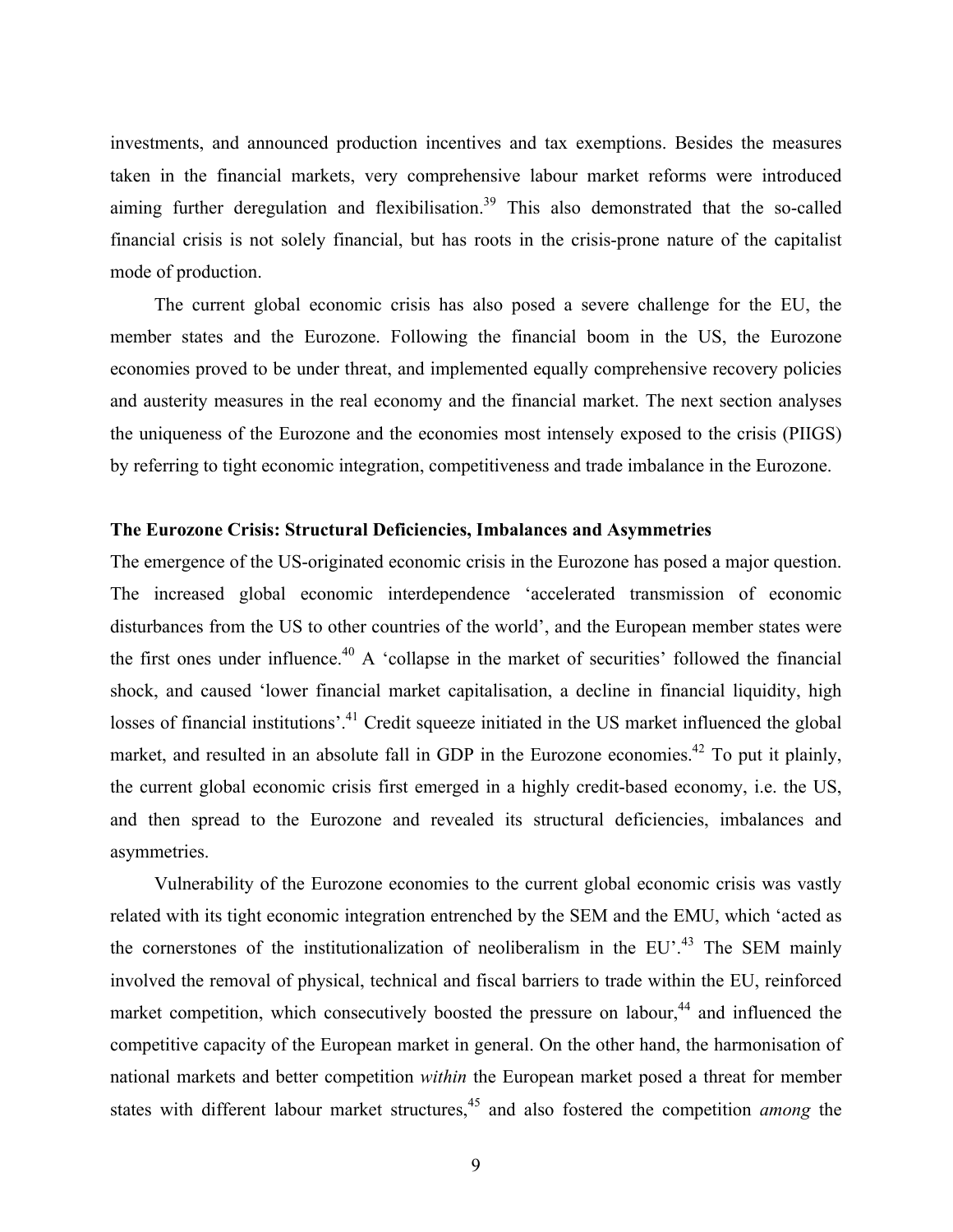European and global markets, which necessitated a further decrease in production costs and increase in productivity.

The EMU targeted 'management of the single EU currency and euro-zone affairs' in general<sup>46</sup> and 'an open market economy with free competition [and] ... price stability ... [as] the primary aim of monetary policy' in particular.<sup>47</sup> At the initial stage of joining the EMU, the least competitive peripheral countries, that are PIIGS, fixed the exchange rate at a higher value<sup>48</sup> whereas Germany 'joined the EMU enjoying a devaluation of its exchange rate'.<sup>49</sup> The Maastricht Agreements introduced certain criteria on inflation rate, government finance, exchange rate and interest rate, 'institutionalise[d] a new currency and mandate[d] strict fiscal discipline', and hence, put the national markets under discipline.<sup>50</sup> It substituted national currencies with a European currency, and worsened the asymmetries between the core and the periphery.51

The EMU turned the European Central Bank (ECB) into the only monetary policy making authority. The centralisation of control by the ECB on national markets terminated the role of exchange rate devaluation mechanism in 'adjust[ing] productivity growth to globally competitive levels'.<sup>52</sup> The Maastricht criteria embodied impulses to 'channel income and investment opportunities to capital', to 'cut state spending', and 'to privatise public assets'.<sup>53</sup> Moreover, the ECB has 'supported financialization in Europe mostly by protecting the interests of financial capital' that 'restrictions on financial operations have been abolished' and the European financial capital has gained benefits 'in competition with US and other global banks'.<sup>54</sup>

The introduction of the EMU put a threshold on budget deficits and inflation rates, and deprived the member states of monetary policy mechanisms for boosting competitiveness. Eurozone economies resigned from their own monetary policy 'as an instrument of macroeconomic stabilisation',<sup>55</sup> and became subject to the European monetary policy. In other words, the EMU inactivated the strategy of regaining competitiveness through exchange rate regulations.<sup>56</sup> Adjustment to the increasingly competitive economy of the Eurozone would only 'come through a change in the real exchange rate – that is, changes in wages and prices'.<sup>57</sup>

The institutionalisation of the 'neo-liberal economic paradigm' at the European level expedited the implementation of labour market reform policies by strict monetary and fiscal policies.58 As tighter integration through single European currency ruled out the possibilities for adjusting national economies with exchange rate regulations, labour market reforms remained as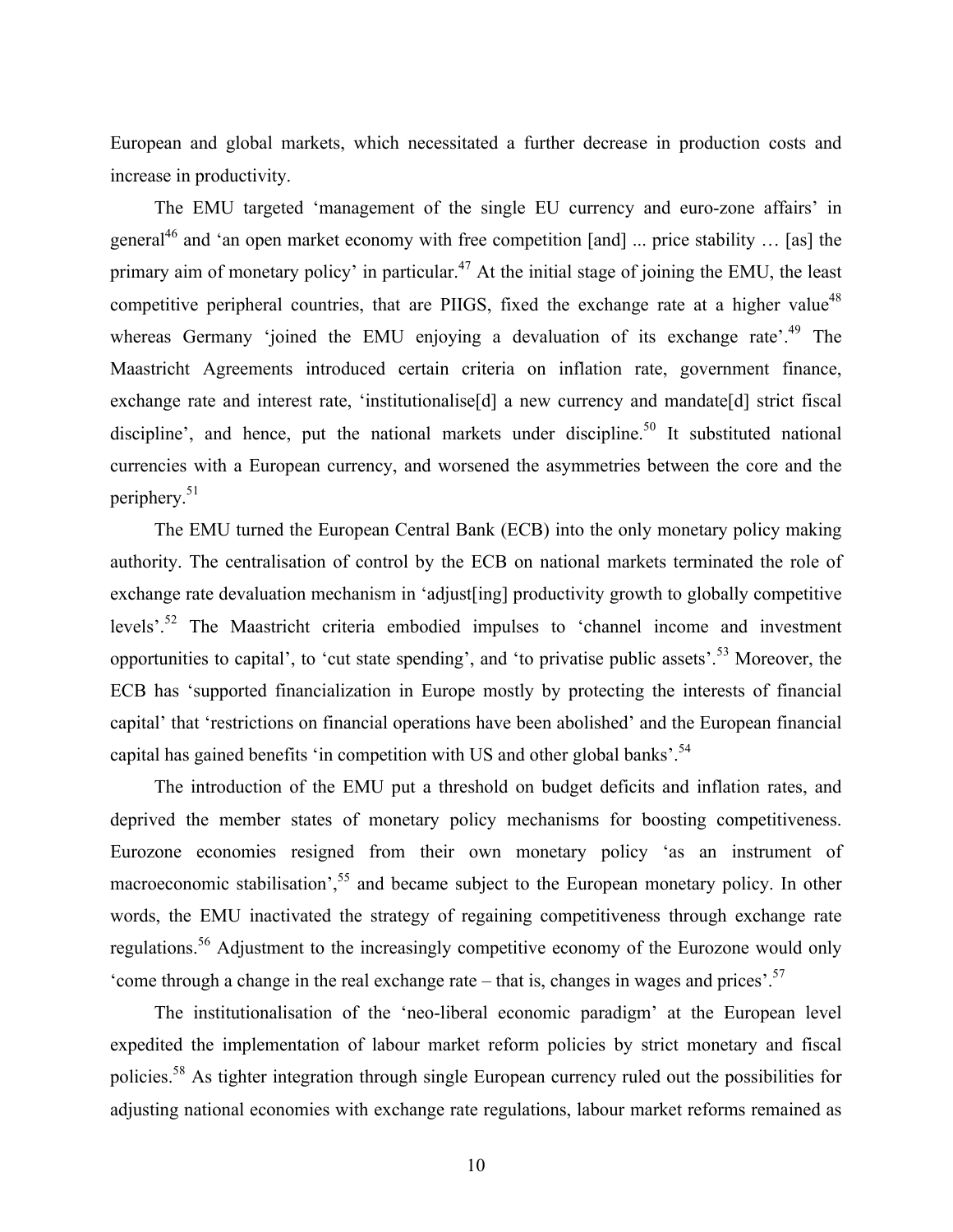the only mechanism for adjusting to higher levels of competitiveness. Under the 'no national currency mechanism to moderate the differences in competitiveness', the peripheral countries were put in a position to 'impose drastic restructuring of labour'.<sup>59</sup>

In that sense, the SEM and the EMU served to secure the flexibility and deregulation of labour regimes and to liberalise labour markets by guaranteeing decrease in costs and increase in demand, competition, productivity and growth. The European Employment Strategy (EES) and the Lisbon Strategy also encouraged greater labour flexibility.<sup>60</sup> Common currency policies and finance-led regime of accumulation in the Eurozone further increased the significance of labour market reforms as the only tools of increasing the rate of profit. Therefore, growth and competitiveness further relied on conditions of work and the performance of the labour market,<sup>61</sup> i.e. labour market flexibility,  $62$  which turned out to be the main tool for macroeconomic adjustment in member states.<sup>63</sup> The 'finance-led regime of accumulation' also necessitated 'an agenda of deregulation, liberalisation and labour flexibility' with stagnation of real wages and productivity growth. $64$ 

Labour market reform policies mainly targeted 'flexibility of wages by adjusting labour prices to supply-demand relationship and improving competitiveness of enterprises by reducing wages, thus improving macroeconomic effectiveness and increasing production and employment'.<sup>65</sup> Hence, 'higher labour productivity, wage restraint and "neoliberal" welfare reforms' played a key role in increasing the level of competitiveness in the EU.<sup>66</sup> The EMU functioned as 'the strategy par excellence of capital'. $67$ 

Despite having a similar point of departure - the influence of the SEM and the EMU on boosting competitiveness in Europe, discussions reveal two challenging arguments on the effects of competitiveness on the core and peripheral countries of Europe. On the one side, Lapavitsas et al. argues that peripheral countries have lost competitiveness against core countries in the Eurozone.<sup>68</sup> The increasing pressure for competitiveness in a "no exchange rate mechanism" market restrained peripheral economies with three alternatives during the economic crisis: to adopt austerity, to reform the Eurozone, or to exit from the Eurozone.<sup>69</sup> On the other side, Milios and Sotiropoulos state that exposure of individual capitals to international competition led peripheral economies to higher growth and accumulation rates.<sup>70</sup> Based on this argument, they claim that international competition within the Eurozone was actually to the benefit of capital in the periphery. $71$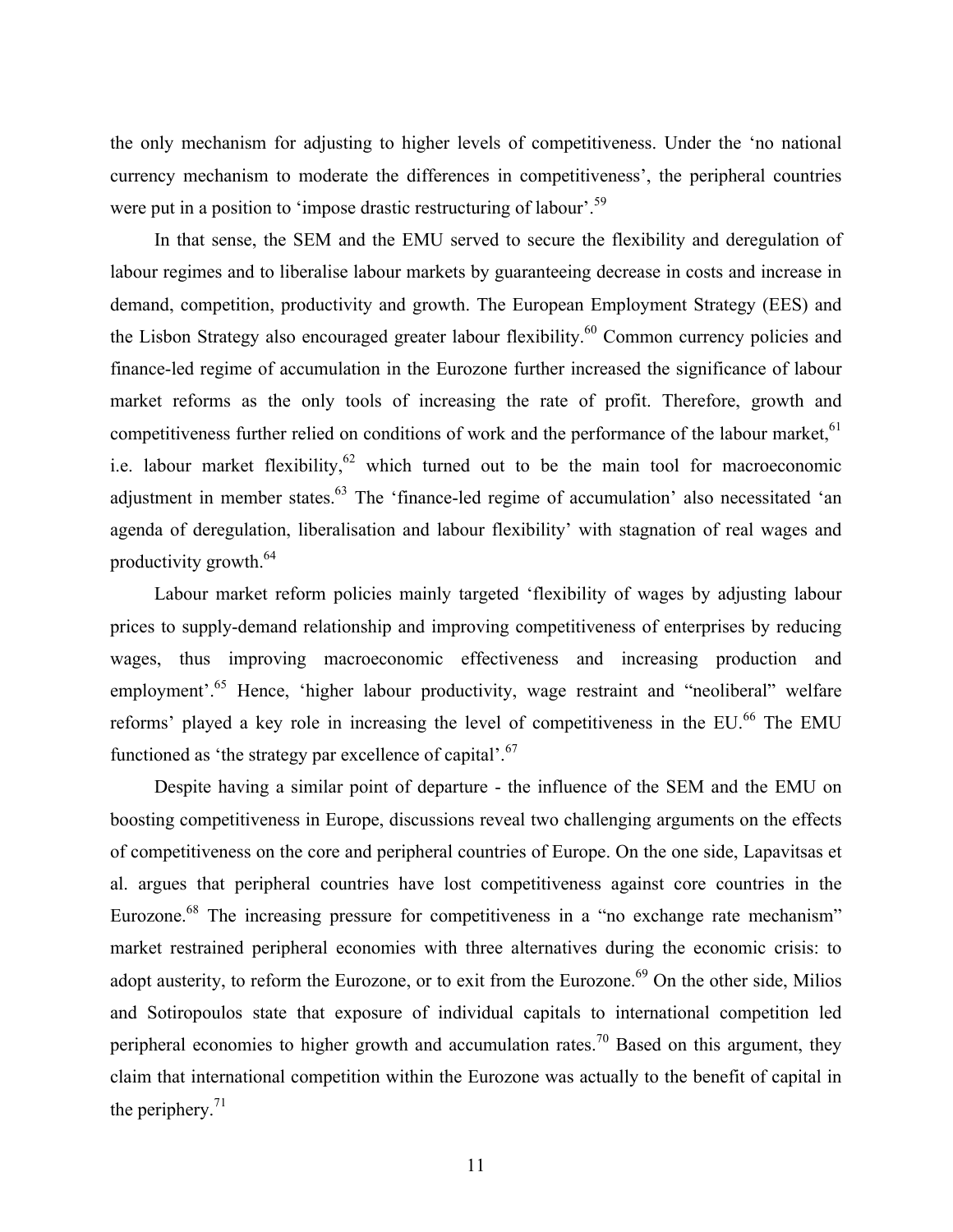In this respect, these two perspectives by Lapavitsas et. al., on the one hand, and Milios and Sotiropoulos, on the other hand, on levels of competitiveness in core and peripheral countries of the Eurozone makes divergent interpretations of how the introduction of the SEM and the EMU has influenced the European market in terms of economic (im)balances. Contrary to Lapavitsas et. al., Milios and Sotiropoulos reject the core-periphery divide as a simplistic way of explaining the emergence of the economic crisis in the Eurozone.<sup>72</sup> Despite agreeing Milios and Sotiropoulos's contributions on the crucial role played by mechanisms for the adjustment of labour for higher levels of competitiveness under the conditions of international competition, this article affirms that the core-periphery divide is a plausible one in the context of a single currency market where economies have started a race for higher levels of competitiveness from very disparate stops.

Accordingly, it is argued that the single market policies and the monetary requirements within the Eurozone cause important economic imbalances between core and peripheral countries. Tight economic integration policies resulted in the 'intra-euro area current account balances of euro area countries' to diverge significantly.<sup>73</sup> There existed economic and trade imbalances among the Eurozone countries in terms of competitiveness, productivity and efficiency, which resulted in the emergence of two groups within the Union: importers and exporters. Strong economies with higher competitiveness (exporters) and weak economies with lower competitiveness (importers) marked the trade relations within the Eurozone. As an interrelated and structural phenomenon, a balance of payments crisis characterised the fact that 'someone's surplus [was] someone else's deficit'.<sup>74</sup> In the bilateral trade between Germany and PIIGS, for example, German exports became PIIGS imports and vice-versa.<sup>75</sup>

### **A Comparative Analysis of the Pre- and Post-Crisis Situation in PIIGS: Competitiveness and Financialisation**

Tighter integration of the European market for products and services had a strikingly negative impact on national labour markets in terms of wages, working conditions and social security rights.<sup>76</sup> The EMU put extreme pressure for capitalist exploitation and restructuring of labour, and set 'the strategy of exposure to international competition which only through continual "adjustment" of labour can continue to exist'.<sup>77</sup> This structural set-up in the Eurozone furthered the class struggle and institutionalised the relation of exploitation by intensive labour market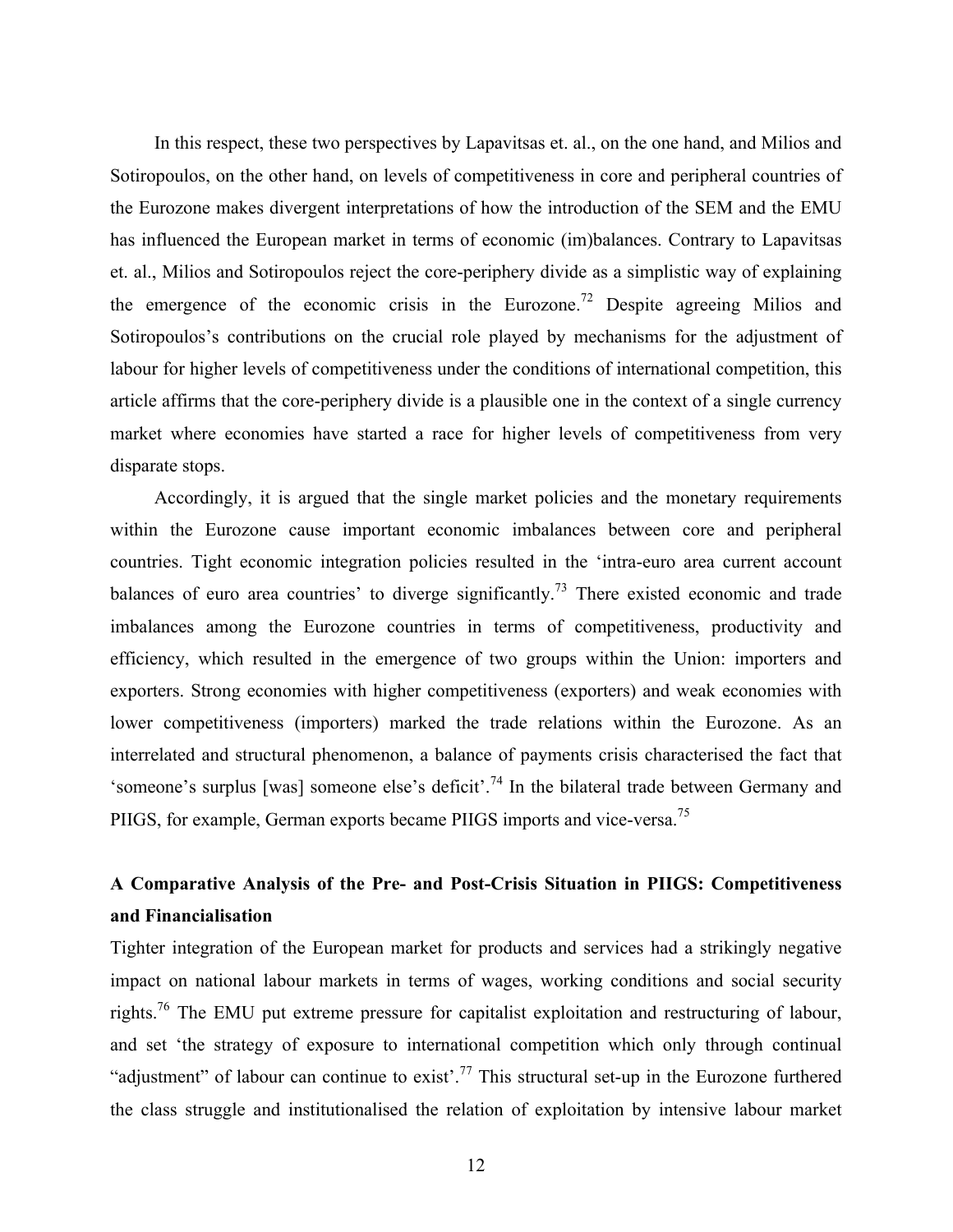policies. An analysis of labour productivity, unit labour cost, public debt, current account balance, financial account balance and financial transactions in the Euro Area 16/19, Germany and PIIGS would unveil the structural deficiencies, imbalances and asymmetries within the Eurozone on the way to the economic crisis.

Labour productivity and unit labour cost indicators allow to reach some conclusions on the asymmetries in the levels of competitiveness within the Eurozone. According to the data provided by OECD on labour productivity in total economy (measured in accordance with the annual growth rate), average labour productivity was 2.2 in Germany, 1.2 in Portugal, 0.6 in Italy, 1.5 in Ireland, 3.4 in Greece and 0.5 in Spain in the period of  $2000-2007$ .<sup>78</sup> Similarly, OECD data on unit labour cost in total economy (measured in accordance with the annual growth rate) demonstrates that average unit labour cost was -0.6 in Germany, 2.6 in Portugal, 2.2 in Italy, 5.0 in Ireland, 2.3 in Greece and 3.1 in Spain for the same period.79 This comparison between Germany and PIIGS state that Germany has the second highest rate of labour productivity and the lowest rate of unit labour cost that it is one of the most competitive economies. PIIGS economies, on the other hand, have lower rates of labour productivity and higher rates of unit labour cost.

Figure 2 on labour productivity in the Euro Area (EA) 19, Germany and PIIGS indicates that labour productivity fluctuated in the late 1990s and the first years of the 2000s. An analysis of labour productivity in Germany and PIIGS on an individual basis shows that labour productivity was in decline from 2006/2007 to 2008/2009, with the only exception of Spain. That is to say, labour productivity decreased in EA–19, Germany, Portugal, Italy, Ireland and Greece in the period just before the emergence of the current global economic crisis. The measures taken for increasing labour profitability started boosting it from 2009 onwards, but it has kept fluctuating. When the year 2012 is taken as an indicator, the percentage change in labour productivity over the previous period was -2.5 in Italy, -1.1 in Greece, -0.7 in Germany, -0.4 in the EA-19, 0.1 in Portugal, 0.7 in Ireland and 1.5 in Spain.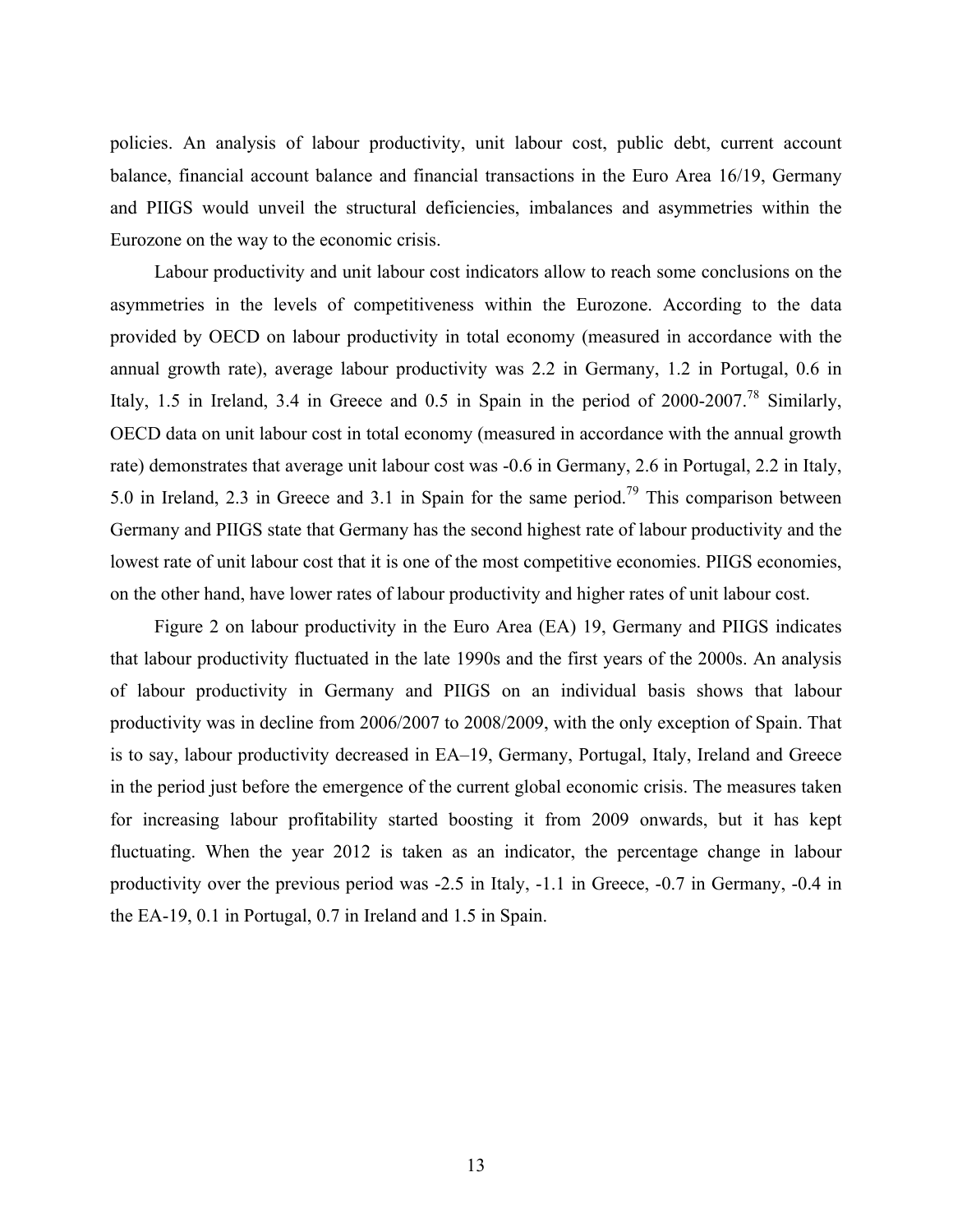

**Figure 2** Labour Productivity (percentage change over previous period), 1996–2015 Source: Eurostat, 'Labour Productivity (percentage change over previous period), 1996- 2015', 2016a,

<http://appsso.eurostat.ec.europa.eu/nui/show.do?dataset=nama\_10\_lp\_ulc&lang=en2016a> (accessed 30 June 2016).

Figure 3 shows the quarterly change on the same quarter of the previous year in unit labour cost for the period of 1996–2015 in the EA–19, Germany and PIIGS. It had fluctuated in all of these economies in the decade before the emergence of the current global economic crisis. According to the research conducted by Perez-Cladentey and Vernengo, unit labour cost averagely increased by 7 per cent in Germany, France and Austria, and by 24 per cent in PIIGS in the period of 2000–2007.<sup>80</sup> In the period preceding the emergence of the crisis, from 2006 to mid-2008, unit labour cost had a sharp increase in the EA–19, Germany and PIIGS. Unit labour costs indicated that the peripheral economies lost competitiveness relative to Germany in the Eurozone. $81$  Hence, these economies met the economic crisis with relatively lower levels of competitiveness and decreasing rates of profit.

The pressures of single market and single currency policies in the Eurozone, and also the post-crisis labour market policies in the Eurozone forced a convergence in unit labour cost in member states. The unit labour cost reached its lowest level in the EA–19, Germany and PIIGS in 2010. In this respect, the economic crisis was actually instrumentalised to decrease unit labour cost for achieving higher levels of competitiveness in the Eurozone.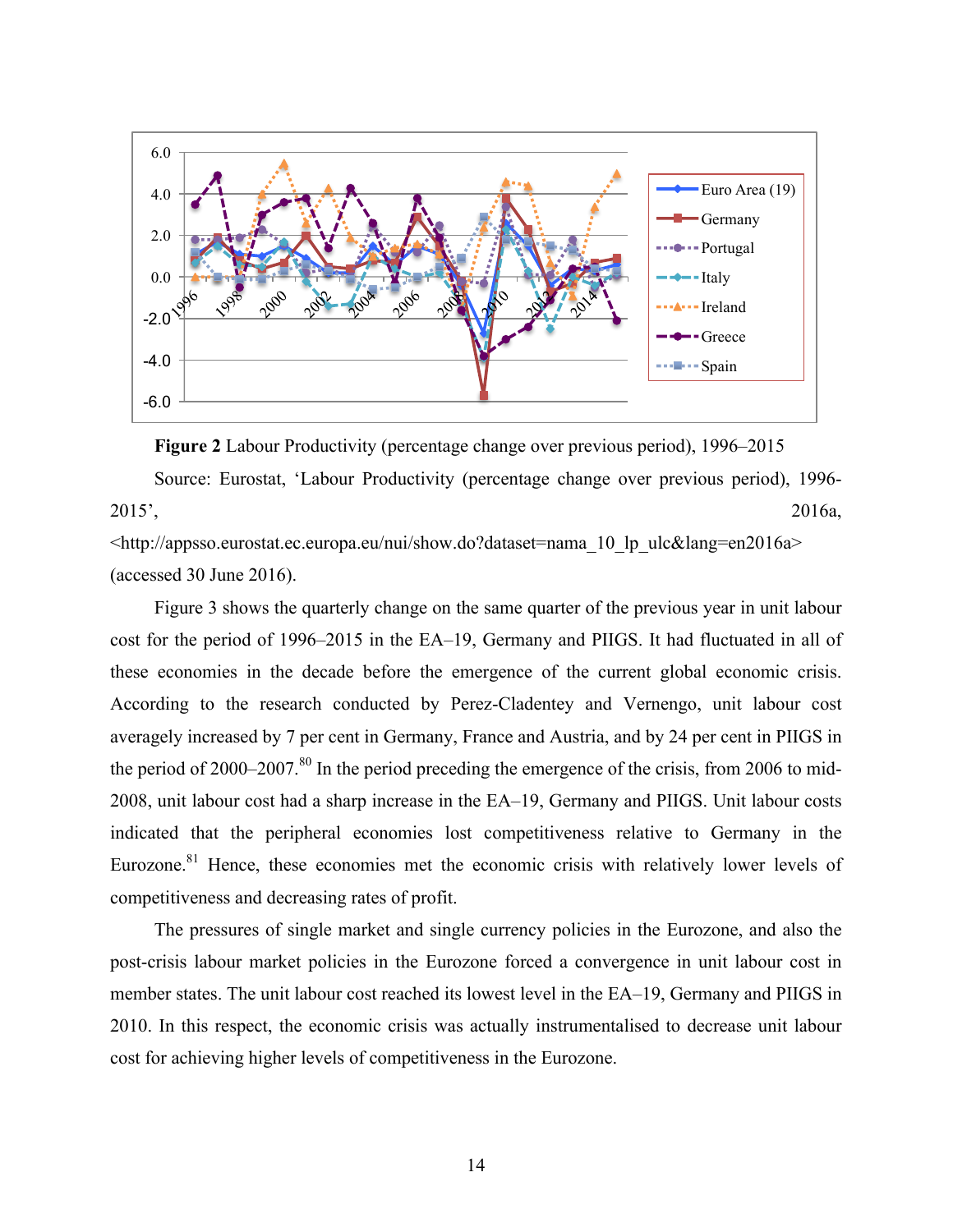

**Figure 3** Unit Labour Cost (quarterly change on the same quarter of the previous year) Source: OECD, op. cit.

Within the straitjacket structure of the Eurozone, the working class has been under systematic attack of the capitalist class both at the centre and the periphery.<sup>82</sup> However, as the figures on labour productivity and unit labour cost do also verify, this attack has put different levels of pressure on the working class depending on unique domestic politics of Eurozone countries. All Eurozone countries have started the race of competitiveness from very different points that core countries have had 'high real wages and strong social policies' whereas peripheral countries have had 'low real wages and weak welfare states'.<sup>83</sup> Middling levels of technology in the periphery, with the exception of Ireland, has also been key to the gap between the levels of competitiveness in the Eurozone.<sup>84</sup> Therefore, the Eurozone system set the ground for *unfair* competition among central and peripheral economies with the same currency but different structural characteristics and levels of strength. The establishment of euro 'contributed to the perpetuation of asymmetries in the current account balances and divergences in the unit costs of labour'.<sup>85</sup>

According to the Global Competitiveness Report 2010-2011, Portugal was the  $46<sup>th</sup>$ , Italy was the  $48<sup>th</sup>$ , Ireland was the  $29<sup>th</sup>$ , Greece was the  $83<sup>rd</sup>$  and Spain was the  $42<sup>nd</sup>$  among 133 countries.<sup>86</sup> The most powerful economy of the Eurozone, Germany, ranked the  $5<sup>th</sup>$ . Moreover, in the period of 1999-2006, competitiveness of the economy declined by 27 per cent in Italy, 12 per cent in Spain and 10 per cent in Greece in comparison to the other Eurozone economies, and this pattern also followed in Portugal and Ireland.<sup>87</sup>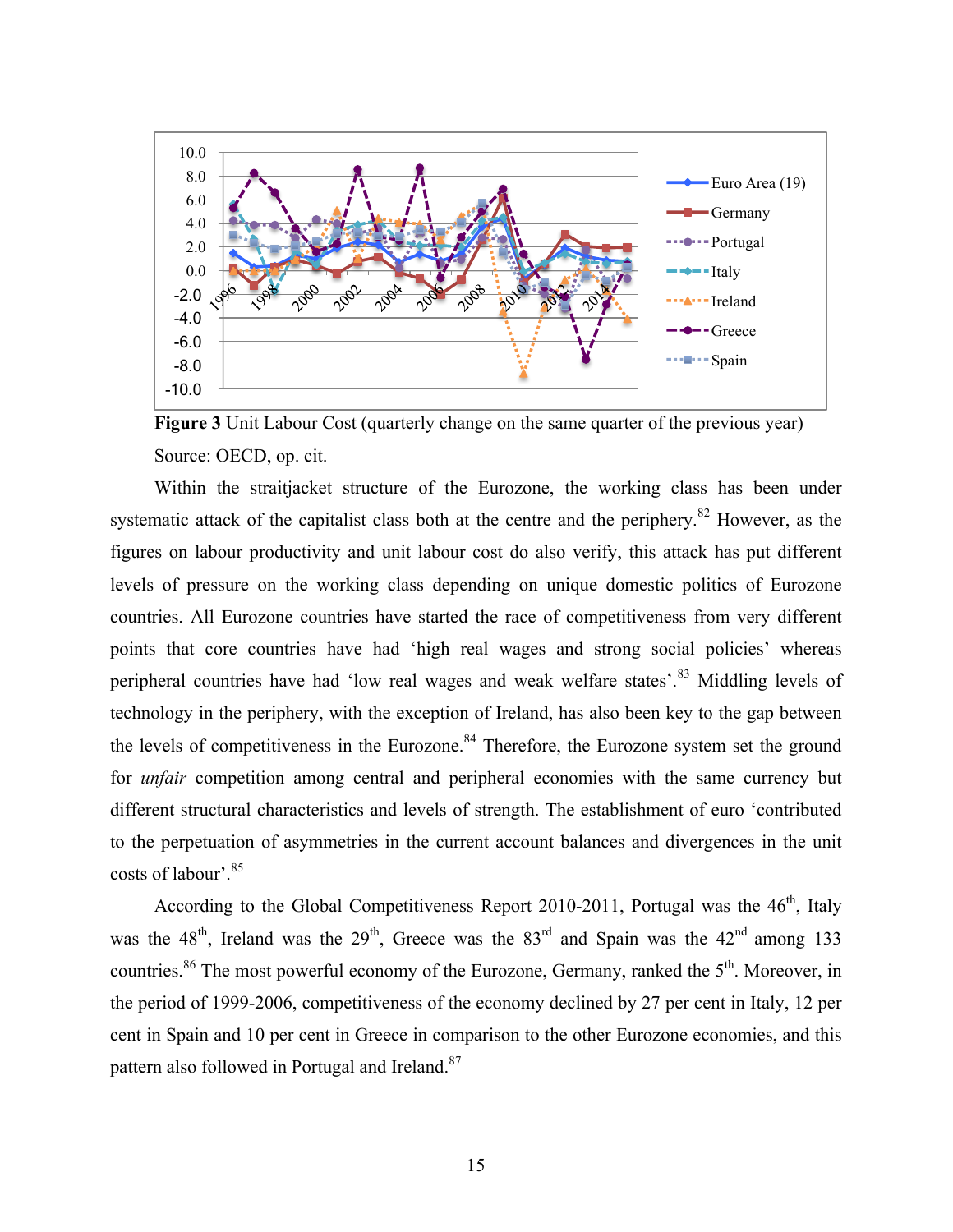In the Eurozone and PIIGS, public debt also increased in the period of 1998-2009. Labour market reforms diminished the purchasing power of workers and the least advantaged groups in societies, and 'unstable income earners need[ed] help from credit and financing'.<sup>88</sup> Hence, the 'demand for financing for consumption developed',<sup>89</sup> and credit became crucial for sustainability of consumption in Europe. Throughout the years, the lending boom financed a large expansion of consumption that 'wide availability of credit generated in PIIGS a large debt-financed increase in consumption (both public and private) with growing imports and large trade deficits as a consequence'.<sup>90</sup>

However, with the burst of the financial boom in the US and then the Eurozone, credit squeeze created devastating effects on debt-financed economies. The scarcity of capital was followed by the economic growth slowdown, which further increased budget deficits and public debt. As it is shown in Table 1, public debt increased in EA–16, Portugal, Italy, Ireland and Greece, and decreased only in Spain in the period of 1998–2009. From 2007 to 2009, the beginning of the current economic crisis, public debt increased by 19 per cent in EA–16, 21 per cent in Portugal, 12 per cent in Italy, 160 per cent in Ireland, 20 per cent in Greece and 47 per cent in Spain.

|                   | <i>2000</i> | 2001  | 2002  | 2003  | 2004  | 2005  | 2006  | 2007  | 2008  | 2009  |
|-------------------|-------------|-------|-------|-------|-------|-------|-------|-------|-------|-------|
| Euro Area (EA-16) | 69.2        | 68.2  | 68    | 69.1  | 69.5  | 70.1  | 68.5  | 66.2  | 69.8  | 79.2  |
| Portugal          | 50.5        | 52.9  | 55.6  | 56.9  | 58.3  | 63.6  | 63.9  | 62.7  | 65.3  | 76.1  |
| Italy             | 109.2       | 108.8 | 105.7 | 104.4 | 103.8 | 105.8 | 106.6 | 103.6 | 106.3 | 116   |
| Ireland           | 37.8        | 35.6  | 32.2  | 31    | 29.7  | 27.4  | 24.8  | 25    | 44.3  | 65.5  |
| Greece            | 103.4       | 103.7 | 101.7 | 97.4  | 98.6  | 100   | 106.1 | 105   | 110.3 | 126.8 |
| Spain             | 59.3        | 55.5  | 52.5  | 48.7  | 46.2  | 43    | 39.6  | 36.1  | 39.8  | 53.2  |

**Table 1** Public debt in the Euro area in the period of 1998-2009 percentage of GDP) Source: Eurostat, compiled by Bukowski, op. cit., p. 281.

Growing public debt led to 'a higher risk of investment in treasury bonds', which meant 'higher profitability of bonds in the financial market'.<sup>91</sup> Greek, Irish and Portuguese government bond yields started to increase in 2009, and this was followed by an increase of credit default swaps.<sup>92</sup> The rise in risk increased the interest rates to encourage investors to purchase bonds, and this in turn led to 'higher government debt and further difficulties in debt repayment'.<sup>93</sup> In this regard, countries with high share of fixed costs and high public debt (to GDP) became more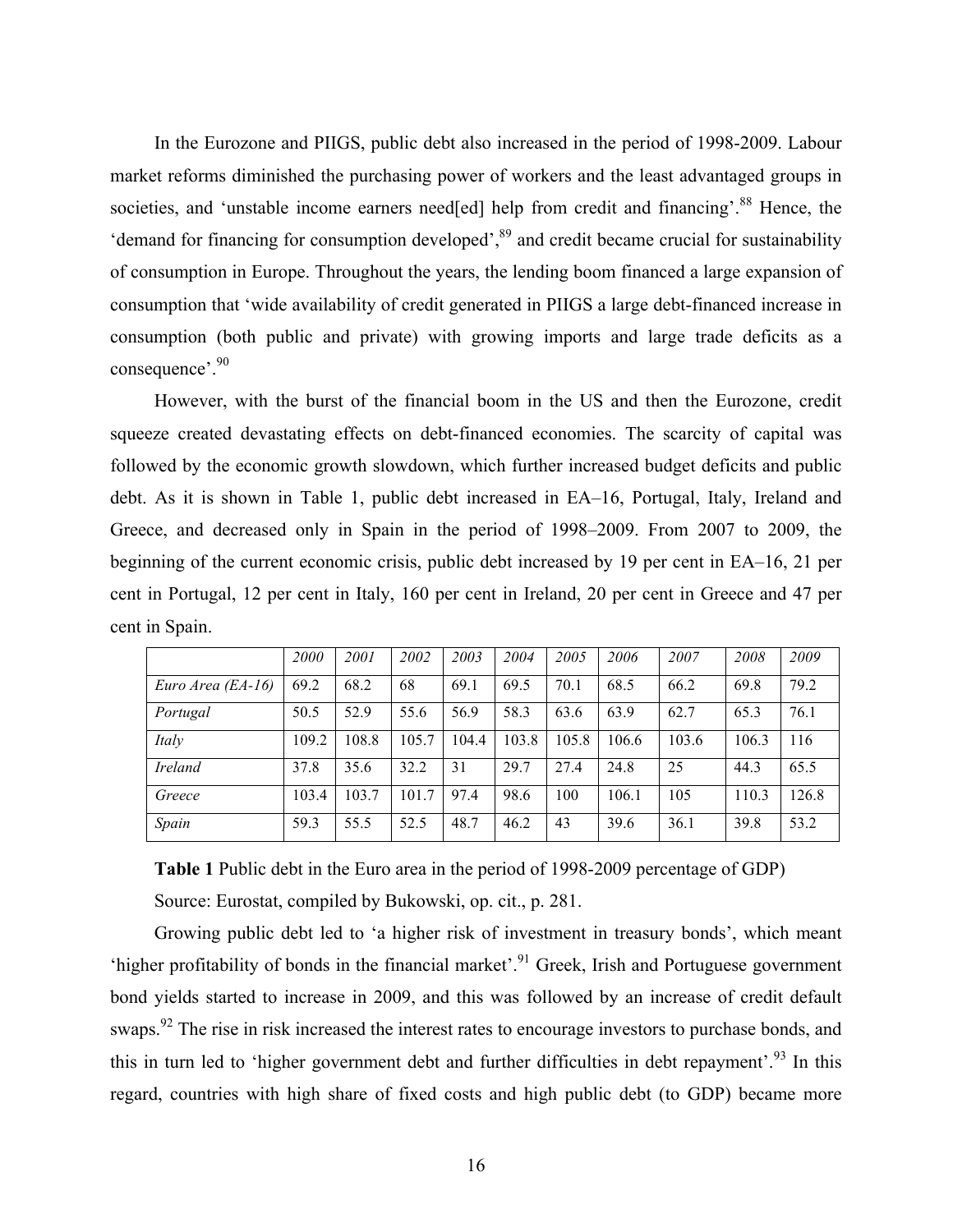vulnerable to the crisis.<sup>94</sup> Moreover, the greater the debt held abroad, the greater the probability of receiving a speculative attack.<sup>95</sup> The Eurozone crisis also indicated how 'all private debt could potentially be public debt'.<sup>96</sup>

Although labour market reforms had been implemented for almost two decades in PIIGS, the levels of flexibility, deregulation, wage compression, productivity and competitiveness did not reach at the levels of strong economies in the EU. Hence, the rate of real profit accumulated in the real economy could not compensate the levels of fictitious profit accumulated in the financial market. Larger capital inflows also increased the balance of payments imbalances in the European periphery.<sup>97</sup> The following data on current account balance in Germany (as one of the strongest economies in the Eurozone) and PIIGS aims to demonstrate this imbalance within the Eurozone. It will also show that the economic crisis rooted not only in 'sovereign debt and bank financials' but also in 'the real economy with structural problems'.<sup>98</sup>



#### **Figure 4** Current account (EUR 1000 million)

Source: Eurostat, 'Current account (EUR 1000 million)', 2016b <http://appsso.eurostat.ec.europa.eu/nui/submitViewTableAction.do> (accessed 30 June 2016).

Figure 4 shows current account balance in Germany and PIIGS for the period of 2004– 2015. The upward trend in current account surplus in Germany had a rupture in the period of 2007–2008, but then the increase continued at an increasing rate. On the contrary, current account deficit had an upward trend in all PIIGS economies until 2008. It had reached very striking levels in Spain, which was followed by Italy, Greece, Portugal and Ireland. Current account balance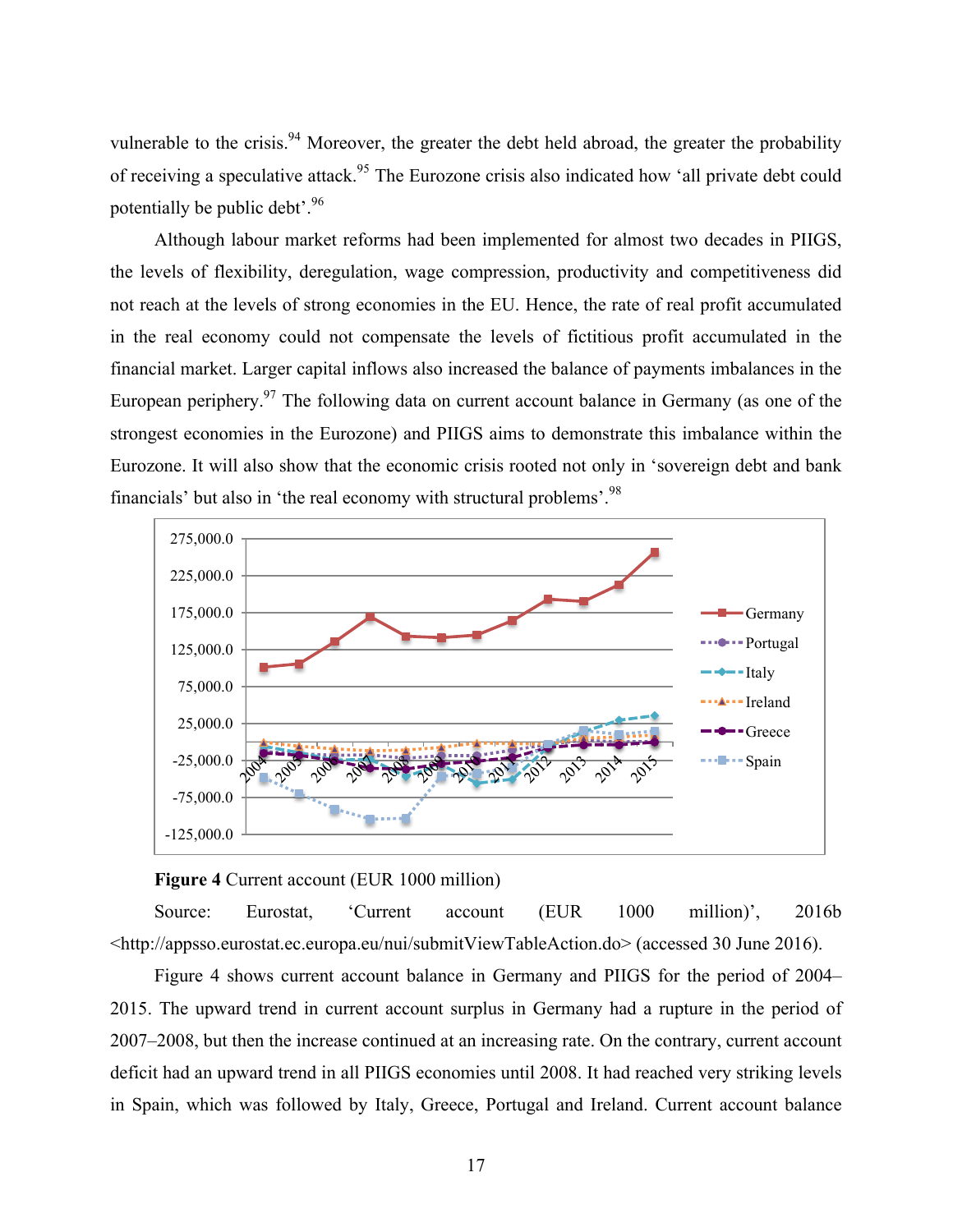started to recover from 2007 onwards, and Spain could get closer to the levels in Portugal, Italy, Ireland and Greece in 2012. All PIIGS economies perpetuated large current account deficits until 2013. It turned into current account surplus in Portugal, Italy, Ireland and Spain, the only exception being Greece, in the same year. However, the gap between the levels of current account surplus in Germany and PIIGS broadened after the emergence of the current economic crisis.

In a nutshell, Figure 4 clearly demonstrates that current account balances developed quite uneven, and the asymmetries and imbalanced trade were even further consolidated within the Eurozone after the emergence of the current economic crisis. All PIIGS economies suffered from trade imbalance within the Union that Germany experienced rising current account surplus whereas PIIGS perpetuated large current account deficits.<sup>99</sup> Asymmetries within the Eurozone and diverging levels of productivity and competitiveness brought imbalanced trade among the member states. Therefore, current account balances developed quite uneven as a result of the unequal rates of surplus value within the Eurozone.

The deeper financial integration in Europe and the structural characteristics of the Eurozone also enhanced the fragility of the peripheral economies. The peripheral countries seemingly gained credibility, which increased the capital inflow, and eventually 'enabled greater consumption and investment in the non-tradable sector and the domestically oriented sectors of the economy'.<sup>100</sup> Under the elimination of the risk of exchange rate differences, the financial flows within the Eurozone 'increased the foreign liabilities of Southern Europe by almost 70 per cent between 1999 and 2009'.<sup>101</sup> The capital flows caused real interest rates to decline, which supported the credit boom in the period of  $2003-2007$ .<sup>102</sup> The growth of housing sector and of capital inflow extended 'credit growth, government spending, debt accumulation and current account deficits'.<sup>103</sup> Excessive lending caused banks to have debts and governments to burden large fiscal deficit. $104$ 

Figure 5 shows financial account in PIIGS in the period of 2004–2015. Strikingly, this figure is pretty similar to that of current account. The continuous increase in financial account surplus in Germany had a downward trend in the period of 2007–2008, but then turned upward and started to increase at an increasing rate until 2014. Quite the reverse, all PIIGS economies had financial account deficit in the first years of the 2000s, and deficit further increased in the period of 2007–2008. Similar to the case of current account deficit, financial account deficit was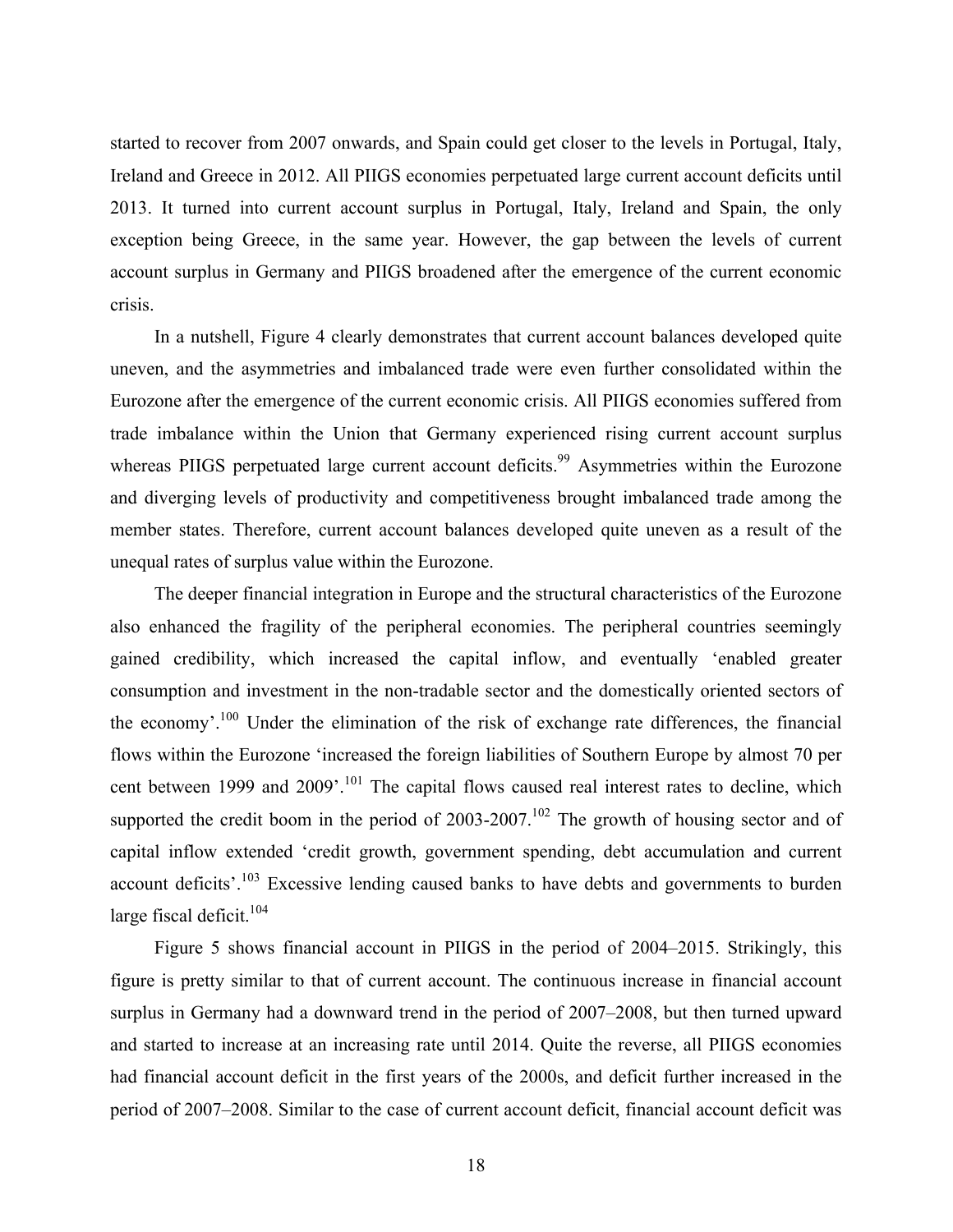also the largest in Spain, and this was followed by Italy, Greece, Portugal and Ireland. It turned into financial account surplus in all PIIGS economies in 2013. It is also crucial to underline that the volume of financial account surplus in PIIGS is incomparable to the volume of financial account surplus in Germany that the total of financial account surplus in PIIGS (102,689 million Euro) was less than half of the volume of financial account surplus in Germany (232,197 million Euro).



**Figure 5** Financial account, 2004–2015 (million Euro)

Source: OECD, 'Financial account, 2004-2015 (million Euro)', 2016b

<http://stats.oecd.org/#> (accessed 30 June 2016).

An analysis of the financial transactions in Germany and PIIGS highlights the uneven development of the financial market and financial account balances. Figure 6 shows the net acquisition of financial assets in Germany and PIIGS for the period of 2001–2009. It indicates that financial transactions in Germany were larger than PIIGS economies. Among PIIGS, financial transactions were very limited in Portugal and Greece, comparatively larger in Italy, and very extensive in Ireland and Spain.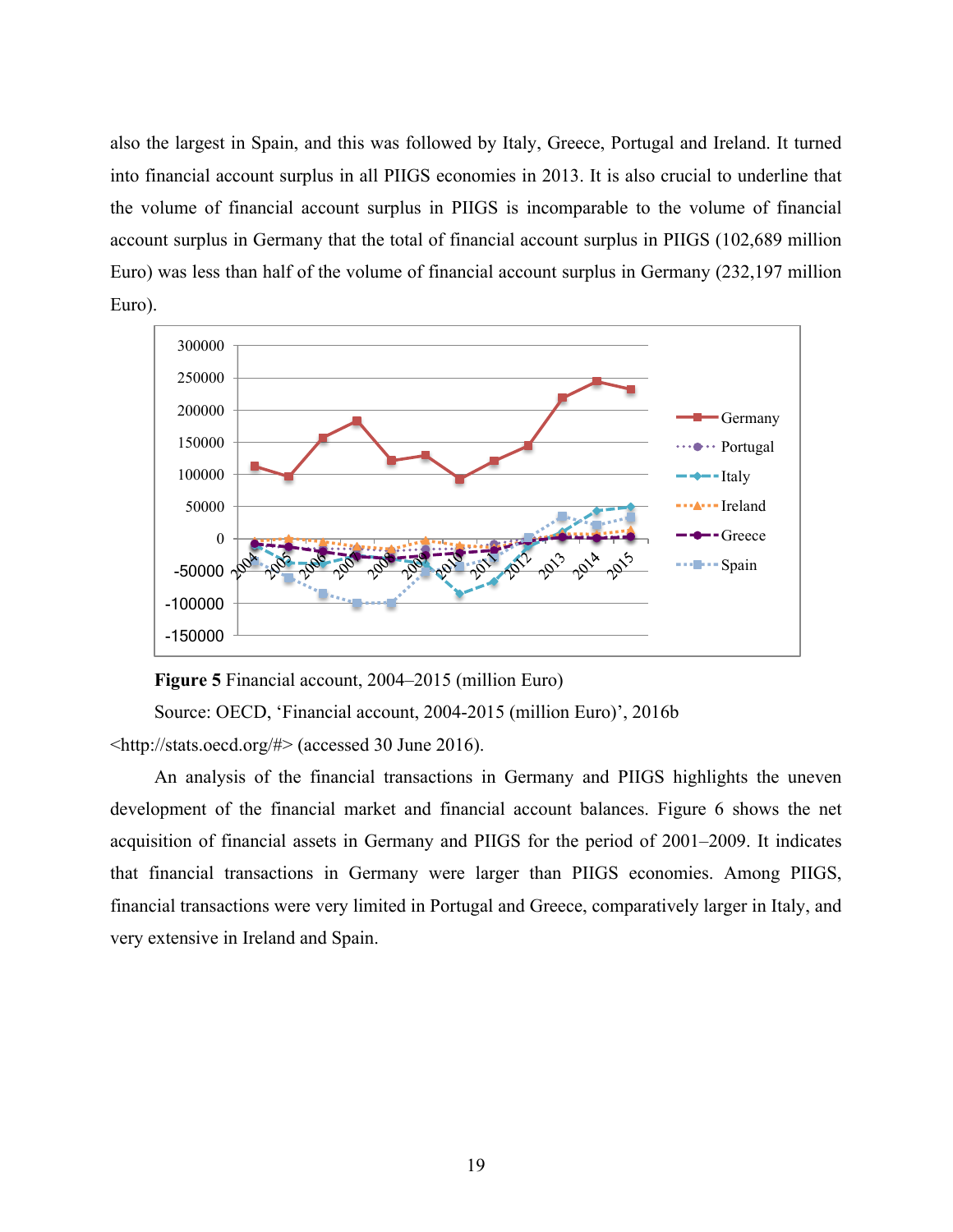

**Figure 6** Financial transactions, 2001–2009 (millions of Euro) Source: Eurostat, *Eurostat Yearbook 2010,* 2010 <http://epp.eurostat.ec.europa.eu/cache/ITY\_OFFPUB/KS-CD-10-220/EN/KS-CD-10-220- EN.PDF> (accessed 15 August 2014).

An overall analysis of PIIGS economies in terms of the size of financial transactions demonstrates that the economies mostly influenced by the crisis were not necessarily the ones with the highest levels of financialisation in the EU. Nevertheless, these were the economies that did not have the equivalent of their financial assets in the real economy. Current account balance and financial account balance were already negative before the emergence of the crisis. During the crisis, the economic indicators worsened that the objective of deficit reduction made the situation inferior.<sup>105</sup> The size of the financial market and financialisation was not extensive in PIIGS, but profitability, productivity and competitiveness was rather limited. Therefore, the emergence of the economic crisis in PIIGS was a result of both the imbalance in the real economy and the imbalance in the financial market within the Eurozone.

Consequently, both current account balance and financial account balance are highly related with productivity and competitiveness. The greater part of debt was held inside the Eurozone, and the strong economies of the EU has helped PIIGS further reducing the default probability in order to 'protect the financial stability of the Euro area and the balance sheets of their banks'.<sup>106</sup> Therefore, the whole process of structural adjustment and austerity focused on 'further fiscal consolidation, labour market "reforms", and supply-side measures supposedly to promote growth by "large price and cost adjustments" in the weaker economies'.<sup>107</sup> Bailout packages involved austerity measures and structural labour market reforms, which aimed to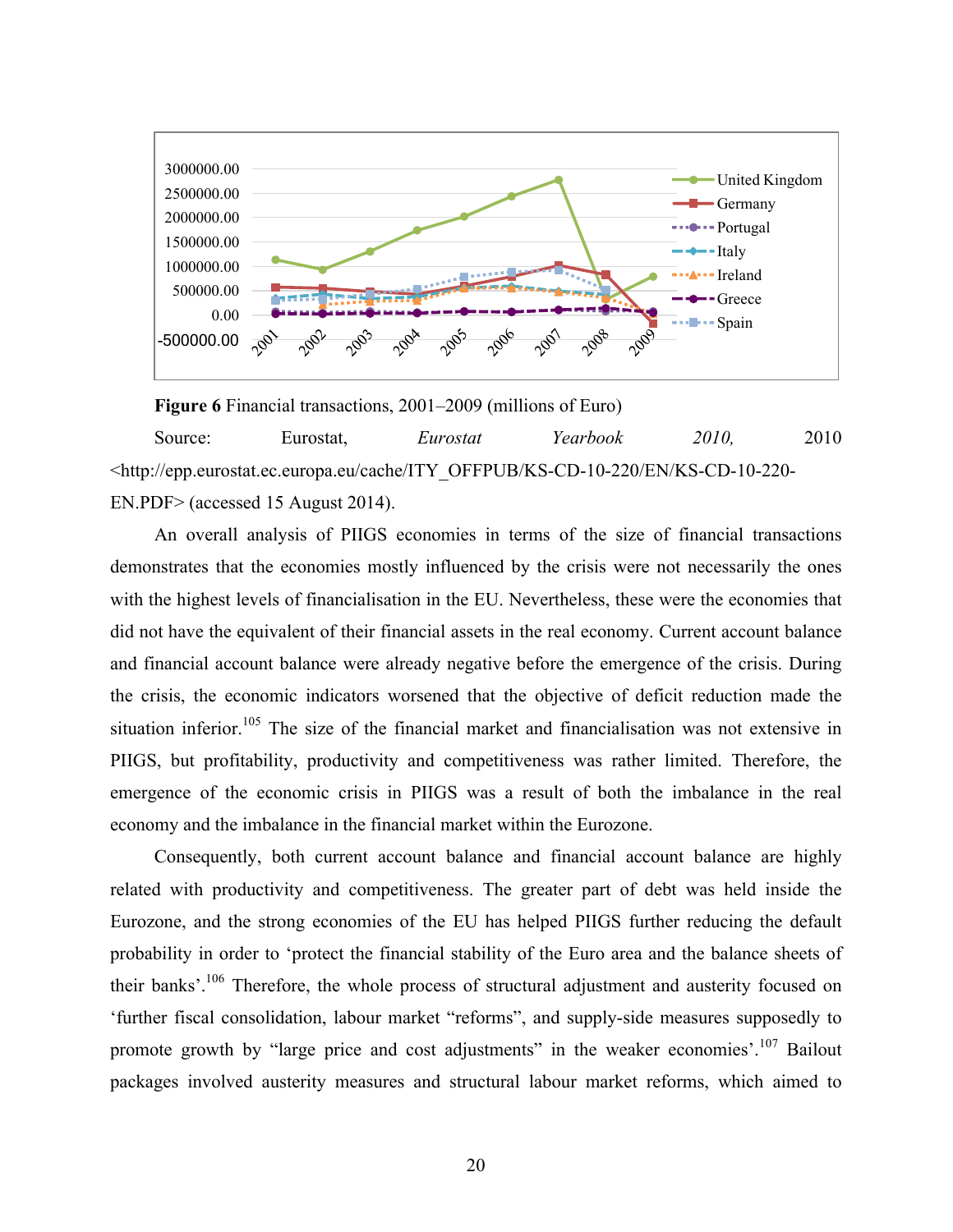increase the deregulation and flexibility of labour markets by the institutionalisation of atypical forms of work and to decrease social expenditures by social security and pension reforms. PIIGS economies typically demonstrated the importance of the implementation of labour market reforms, and hence, increasing the competitiveness of the real economy, during the current global economic crisis.

#### **Conclusion**

The current global economic crisis posed a serious challenge to the EU, the Eurozone and the member states. Among other Eurozone economies, PIIGS were strikingly influenced by the crisis that the bailout packages and the structural reforms intended to rescue the economies from a total collapse. However, despite the tendency to define the emergence of the economic crisis in the Eurozone and PIIGS as the result of the financial boom, the austerity measures mainly included the implementation of labour market reforms, the key purpose of which was to restructure the real economy.

The paper aimed to grasp the fundamental reasons of the economic crisis in PIIGS. It analysed the structure of the real economy in comparison with the structure of the financial market, also paying particular attention to the tight interconnectedness between the two markets. It examined the growth of capital input and of labour input to evidence the tendency for the rate of profit to fall, and reviewed the data on labour productivity, unit labour cost, public debt and current account balance to outline the different levels of competitiveness within the Eurozone. The paper also scrutinised the financial account balance in a comparative perspective. It reached at the conclusion that the Eurozone economies had different levels of economic competitiveness but the same currency, which led to an economic and trade imbalance among the members. Furthermore, the volume of financial account balance strikingly differed in the Eurozone.

As a result of this analytical enquiry, the paper stated that the fundamental reason of the economic crisis in PIIGS was not only (i) the deficiency or malfunction of the financial market such as unregulated financialisation or over-financialisation. It was also (ii) the economic and trade imbalance among the Eurozone members, (iii) the falling rates of profit in the real economy, and hence, (iv) the failure of real profits to compensate financial profits. The paper also underlined that the implementation of labour market reforms as remedies to the crisis aim to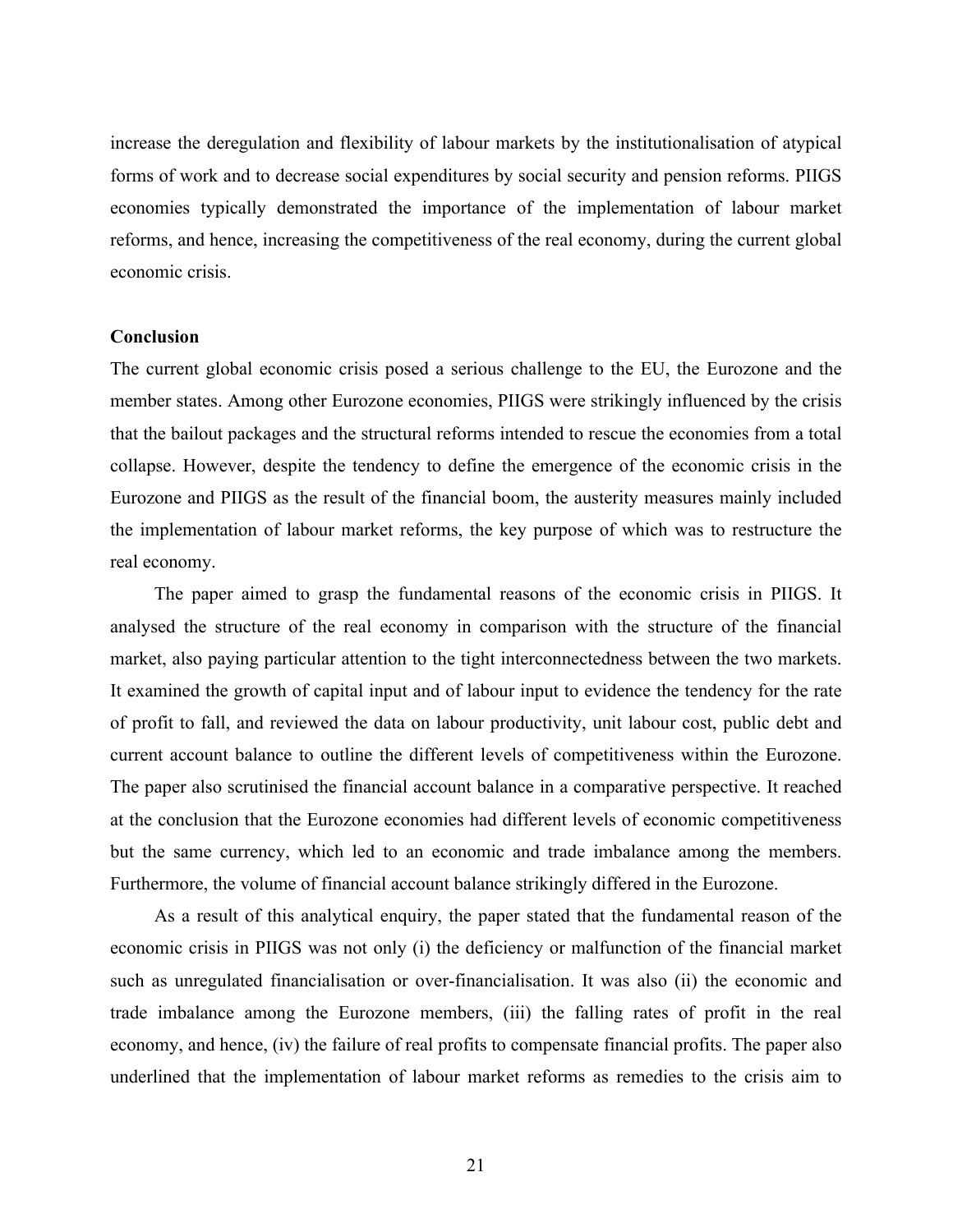increase the rate of real profit, to turn these economies into more profitable and competitive ones, and to compensate fictitious profit with increasing rates of real profit.

#### **Acknowledgements**

I would like to thank Vassilis K. Fouskas and the anonymous reviewers of the *Journal of Balkan and Near Eastern Studies* for their invaluable comments and suggestions. An earlier version of this paper was presented at Sheffield Political Economy Research Institute (SPERI) 2016 Conference in Sheffield. I would also like to thank all the participants at the conference for their questions and comments.

#### **Notes**

<sup>&</sup>lt;sup>1</sup> See V. Acharya, T. Philippon, M. Richardson and N. Roubini, 'The Financial Crisis of 2007-2009: Causes and Remedies', *Financial Markets, Institutions & Instruments*, 18(2), 2009, pp. 89 – 137; D. Chorafas, *Financial Boom and Gloom: The Credit and Banking Crisis of 2007–2009 and Beyond*, Palgrave Macmillan, Hampshire, 2009; J. Crotty, 'Structural Causes of the Global Financial Crisis: A Critical Assessment of the "New Financial Architecture"', *Cambridge Journal of Economics,* 33(4), 2009, pp. 563–580; M. Obstfeld and K. Rogoff, 'Global Imbalances and the Financial Crisis: Products of Common Causes', *CEPR Discussion Paper,* DP7606, 2009 SSRN:https://ssrn.com/abstract=1533211 (accessed 30 June 2016); J.B. Taylor, *Getting Off Track: How Government Actions and Interventions Caused,* Hoover Institution Press Publication, California, 2009; V. Ivashinaa and D. Scharfsteinb, 'Bank Lending During the Financial Crisis of 2008', *Journal of Financial Economics*, 97(3), 2010, pp. 319–338; M. Campello, J. Graham and C.R. Harvey, 'The Real Effects of Financial Constraints: Evidence from a

Financial Crisis', Journal of Financial Economics, 97(3), 2010, pp. 470–487.<br><sup>2</sup> A. Callinicos, *Bonfire of Illusions: The Twin Crisis of the Liberal World*, Polity Press, Cambridge, 2010, p. 50.<br><sup>3</sup> D. Harvey, *The Limits* 

*Policy Created?*, Elgar, Glos, 2016, pp. 3–17, p. 3.<br><sup>5</sup> S.D. Mavroudeas, 'The Greek crisis: structural or conjunctural?', in T. Subasat (ed.), *The Great Financial* 

Meltdown: Systemic, Conjunctural or Policy Created?, Elgar, Glos, 2016, pp. 307–327, p. 307.<br><sup>6</sup> A. Freeman, 'Booms, depressions and the rate of profit: a plüralist, inductive guide', in T. Subasat (ed.), *The Great* 

*Financial Meltdown: Systemic, Conjunctural or Policy Created?*, Elgar, Glos, 2016, pp. 73–94.<br><sup>7</sup> D.M. Kotz, 'Roots of the current economic crisis: capitalism, forms of capitalism, policies and contingent events',

in T. Subasat (ed.), *The Great Financial Meltdown: Systemic, Conjunctural or Policy Created?*, Elgar, Glos, 2016, pp. 18–34, p. 18.<br><sup>8</sup> Subasat, op. cit., p. 3.

<sup>9</sup> See A. Kliman, *The Failure of Capitalist Production: Underlying Causes of the Great* Recession, Pluto Books, London, 2012; G. Carchedi, *Behind the Crisis: Marx's Dialectics of Value and Knowledge*, Brill, Leiden, 2011; A. Shaikh, 'The First Great Depression of the 21st Century', in L. Panitch, G. Albo and V. Chibber (eds.), *Socialist Register 2011: The Crisis This Time,* Merlin Press, London, 2010; and M. Roberts, *'The Great Recession, Profit Cycles and Crises: A Marxist View*, Lulu Press, London, 2009.<br><sup>10</sup> S. Clarke, *Marx's Theory of Crisis*, St. Martin's Press, New York, 1994, p. 65; E.A. Tonak, 'Krizi Anlarken

<sup>[</sup>Understanding the Crisis]', Çalışma ve Toplum [Work and Society], 1, 2009, pp. 29–44, p. 33 [in Turkish]. <sup>11</sup> For more details, see Ö. Sarımehmet Duman, 'A Theoretical Framework for the Analysis of the Current Global

Economic Crisis: The Financial Market and the Real Economy', *The Economic and Labour Relations Review*, 25(2), 2014, pp. 240–252.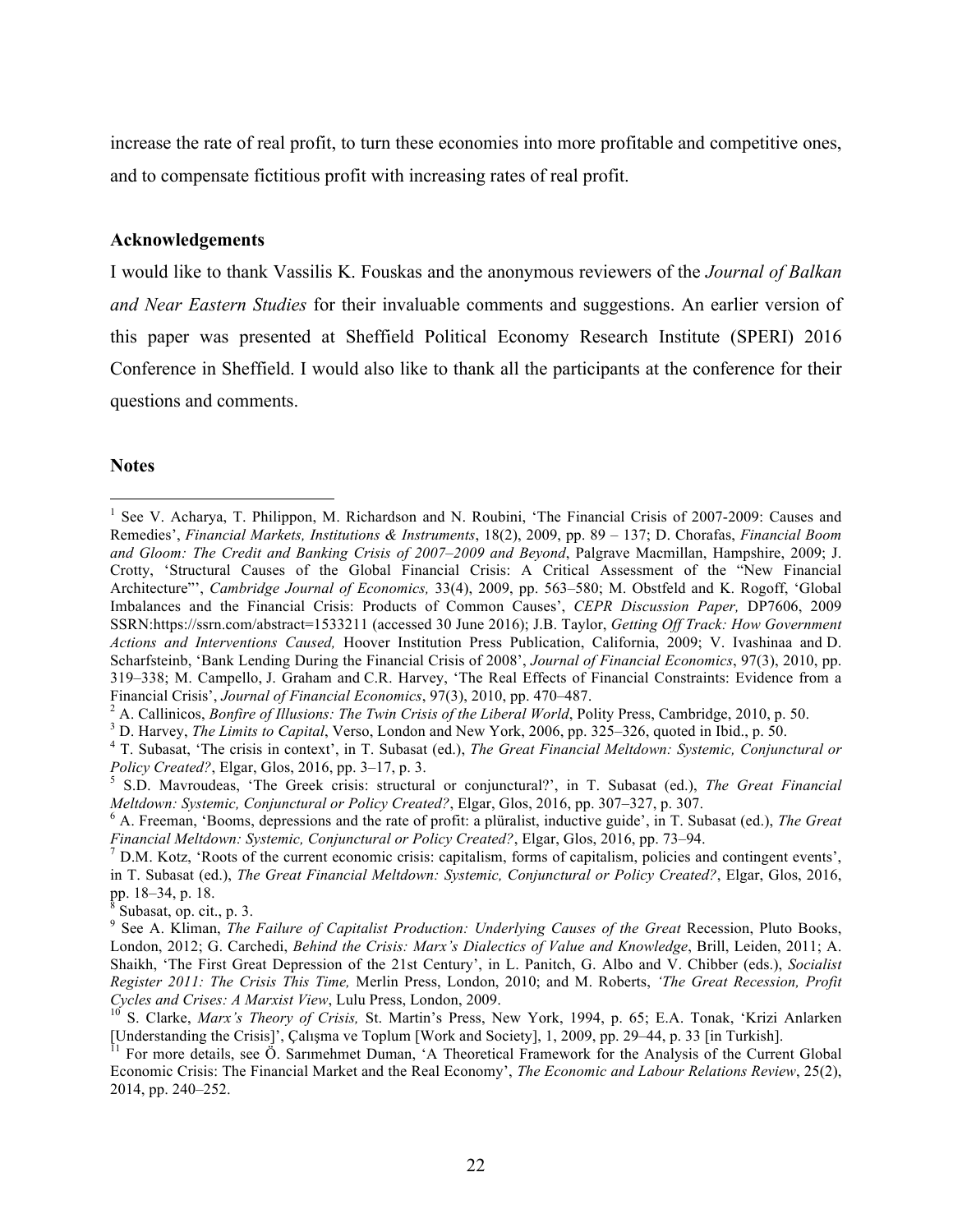<sup>12</sup> D. Harvey, 'Crisis theory and the falling rate of profit', in T. Subasat (ed.), *The Great Financial Meltdown: Systemic, Conjunctural or Policy Created*?, *Elgar, Glos, 2016, pp. 37–54.* 

<sup>13</sup> P. Tridico, 'Financial Crisis and Global Imbalances: Its Labour Market Origins and Aftermath', *Cambridge Journal of Economics*, 36, 2012, pp. 17–42, p. 21.

*Journal of Economics*, 36, 2012, pp. 17–42, p. 21. <sup>14</sup> D.M. Kotz, 'The Financial and Economic Crisis of 2008: A systemic Crisis of Neoliberal Capitalism', *Review of*  Radical Political Economics, 41, 2009, pp. 305–317, p. 307.<br><sup>15</sup> B. Fine, 'Locating Financialisation', *Historical Materialism*, 18, 2010, pp. 97–116, p. 98.<br><sup>16</sup> B. Gökay and D. Whitman, 'Lineages of the 2008-10 Global Ec

Economic Order', *Journal of Balkan and Near Eastern Studies*, 12(2), 2010, pp. 125–154, p. 135.<br><sup>17</sup> E. Yeldan, 'Kapitalizmin Yeniden Finansallaşması ve 2007/2008 Krizi: Türkiye Krizin Neresinde? [Re-

financialisation of Capitalism and the 2007/2008 Crisis: Where is Turkey in Crisis?]', *Çalışma ve Toplum [Work and* 

Society], 1, 2009, pp. 11–28, p. 16 [in Turkish].<br><sup>18</sup> Tridico, op. cit., p. 23.<br><sup>19</sup> Ibid.<br><sup>20</sup> K. Boratav, 'Uluslararası Kriz Üzerine Birkaç Gözlem [Observations on the International Crisis]', *Eğitim Bilim*<br>*Toplum [Ed* 

<sup>21</sup> Fine, op. cit, p. 98.<br><sup>22</sup> Sarimehmet Duman, 'A Theoretical Framework for the Analysis of the Current Global Economic Crisis', op. cit., p. 250.<br><sup>23</sup> Gökay and Whitman, op. cit., p. 137.

<sup>24</sup> Also see Sarımehmet Duman, 'A Theoretical Framework for the Analysis of the Current Global Economic Crisis', op. cit.<br><sup>25</sup> Callinicos, *Bonfire of Illusions*, op. cit., p. 50.

<sup>26</sup> Tonak, op. cit, p. 37.<br><sup>27</sup> Ibid.<br><sup>28</sup> Bağımsız Sosyal Bilimciler, *Derinlesen Küresel Kriz ve Türkiye Ekonomisine Yansımaları: Ücretli Emek ve Sermaye* [Wage Labour and Capital: Deepening Global Crisis and Its Reflections on Turkey]*,* Yordam, Istanbul, p. 39 [in Turkish].<br><sup>29</sup> Kotz, op. cit, p. 308.

<sup>30</sup> F. Moseley, 'The U.S. Economic Crisis: Causes and Solutions', *International Socialist Review*, 64, 2009, pp. 29–  $35$ , p. 31.<br> $^{31}$  Ibid., p. 31.

<sup>32</sup> Ibid.<br><sup>33</sup> Kotz, op. cit., p. 314.<br><sup>34</sup> Moseley, op. cit., p. 32.<br><sup>35</sup> Callinicos, *Bonfire of Illusions*, op. cit., p. 50.<br><sup>36</sup> Savran, op. cit.<br><sup>37</sup> S. Bahce and A.H. Köse. 'Krizin Teğet Gectiği Ülkeden Krize Bakıs: [Crisis from the Perspective of the Country which is Merely Grazed by It: Naivety of Theory, Crudeness of Reality]', *Praxis*, 22, 2010, pp. 9–40; Ibid; Tonak, op. cit.

<sup>38</sup> C. Hay, 'Pathology Without Crisis? The Strange Demise of the Anglo-Liberal Growth Model', *Government and Opposition*, 46(1), 2011, pp. 1–31, p. 1.

<sup>39</sup> Sarımehmet Duman, 'A Theoretical Framework for the Analysis of the Current Global Economic Crisis', op. cit., p. 249.

<sup>40</sup> S.I. Bukowski, 'Economic and Monetary Union – Current Fiscal Disturbances and the Future', *International Advances in Economic Research*, 17, 2011, pp. 274–287, p. 279.<br><sup>41</sup> Ibid., p. 280.<br><sup>42</sup> Ibid.<br><sup>43</sup> Ö. Sarımehmet Duman, 'The Rise and Consolidation of Neoliberalism in the European Union: A Comparative

Analysis of Social and Employment Policies in Greece and Turkey', *European Journal of Industrial Relations*, 20(4), 2014, pp. 367–382, p. 370. <sup>44</sup> D. McCann, *The Political Economy of the European Union*, Polity Press, Cambridge, 2010, p. 175.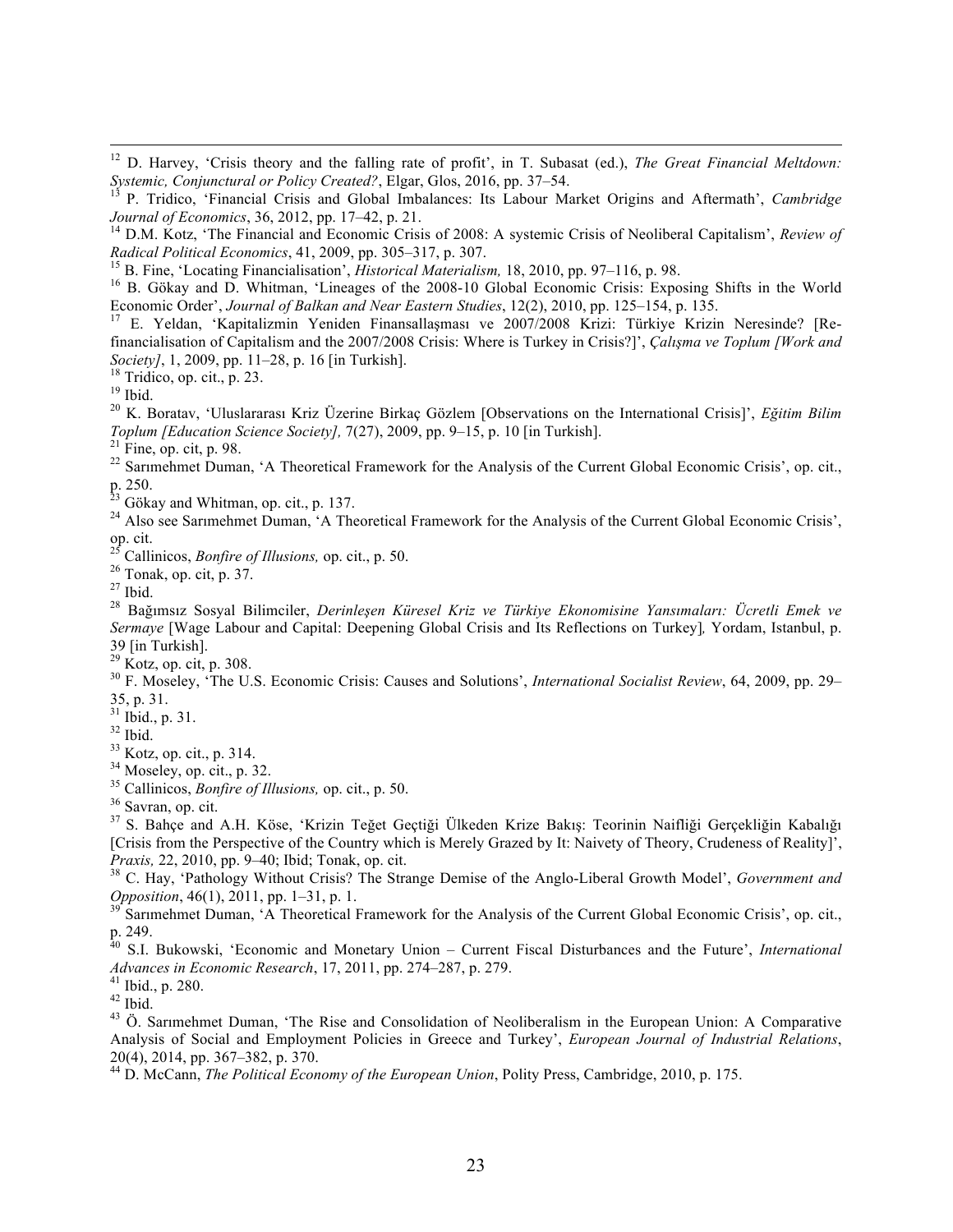45 Eurofound, 'Single European Market', 2007 <http://www.eurofound.europa.eu/areas/industrialrelations/dictionary/definitions/singleeuropeanmarket.htm>

(accessed 15 August 2014).

<sup>46</sup> M. Roche, *Exploring the Sociology of Europe: An Analysis of the European Social Complex,* SAGE, London, 2010, p. 194.

<sup>47</sup> B.H. Moss, 'The EC's Free Market Agenda and the Myth of Social Europe', in W. Bonefeld (ed.), *The Politics of Europe: Monetary Union and the Class*, Palgrave, New York, 2011, pp. 107–135, p. 115.

<sup>48</sup> C. Lapavitsas, A. Kaltenbrunner, D. Lindo, J. Michell, J.P. Painceira, E. Pires, J. Powell, A. Stenfors and N. Teles, 'Eurozone Crisis, Beggar Thyself and Thy Neighbour', *Journal of Balkan and Near Eastern Studies*, 12(4), 2010, pp.

 $321–373$ , p. 323.<br><sup>49</sup> L.S. Talani, 'Stopping the Run on the PIIGS! EMU Structural Imbalances, the Sovereing Debt Crisis and the<br>Response of the EU', *Journal of Balkan and Near Eastern Studies*, 17(4), 2015, pp. 353–372

<sup>50</sup> S. Gill, 'Constitutionalising Capital: EMU and Disciplinary Neo-Liberalism', in A. Bieler and A.D. Morton (eds.), *Social Forces in the Making of the New Europe: The Restructuring of European Social Relations in the Global Political Economy, Palgrave, New York, 2001, pp. 47–69, p. 49.*  $\frac{1}{2}$  *M. Kaelberer, 'Sovereign Debt or Balance of Payments Crisis? Exploring the Structural Logic of Adjustment in* 

the Eurozone', *Journal of Balkan and Near Eastern Studies*, 16(4), 2014, pp. 419–436, p. 420.<br><sup>52</sup> W. Bonefeld, 'European Integration: the Market, the Political and Class', *Capital and Class,* 26(2), 2002, pp. 117–

142, p. 133.

53 J. Gough, 'Changing Scale as Changing Class Relations: Variety and Contradiction in the Politics of Scale', Political Geography, 23, 2004, pp. 185–211, p. 198.<br>
<sup>54</sup> Lapavitsas et al., op. cit., p. 350.<br>
<sup>55</sup> Bukowski, op. cit., p. 275.<br>
<sup>56</sup> Talani, op. cit., p. 359.<br>
<sup>57</sup> Kaelberer, op. cit., p. 427.<br>
<sup>58</sup> Talani, op. cit., p

- 
- 

*Journal of Balkan and Near Eastern Studies*, 12(3), 2010, pp. 223–240, p. 236.<br><sup>60</sup> Lapavitsas et al., op. cit., p. 323–336; Sarimehmet Duman, 'The Rise and Consolidation of Neoliberalism in the European Union', op. cit.,

<sup>61</sup> C. Lapavitsas et al., op. cit., p. 323.<br><sup>62</sup> Milios and Sotiropoulos, op. cit.<br><sup>63</sup> W. Bonefeld, 'European Monetary Union: Ideology and Class', in W. Bonefeld (ed.), *The Politics of Europe:*<br>*Monetary Union and the* 

- 
- 
- 

<sup>64</sup> Tridico, op. cit., p. 36.<br>
<sup>65</sup> Bukowski, op. cit., p. 276.<br>
<sup>66</sup> Ibid., p. 64.<br>
<sup>67</sup> Milios and Sotiropoulos, op. cit., p. 225.<br>
<sup>68</sup> Lapavitsas et al., op. cit., p. 338.<br>
<sup>69</sup> Ibid., p. 325–327.<br>
<sup>70</sup> Milios and So

<sup>74</sup> Kaelberer, op. cit., p. 428.<br><sup>75</sup> J. Buzaglo, 'The Eurozone Crisis: Looking through the Financial Fog with Keynesian Glasses', *Real-World Economics Review*, 58, 2011, pp. 77–82, p. 78; Lapavitsas et al., op. cit., 323.<br><sup>76</sup> McCann, op. cit., p. 136.<br><sup>77</sup> Milios and Sotiropoulos, op. cit., p. 226.<br><sup>78</sup> OECD, 'Labour Productivity and Unit Labour Costs, 2016a

(accessed 10 October 2016).

 $79$  Ibid.